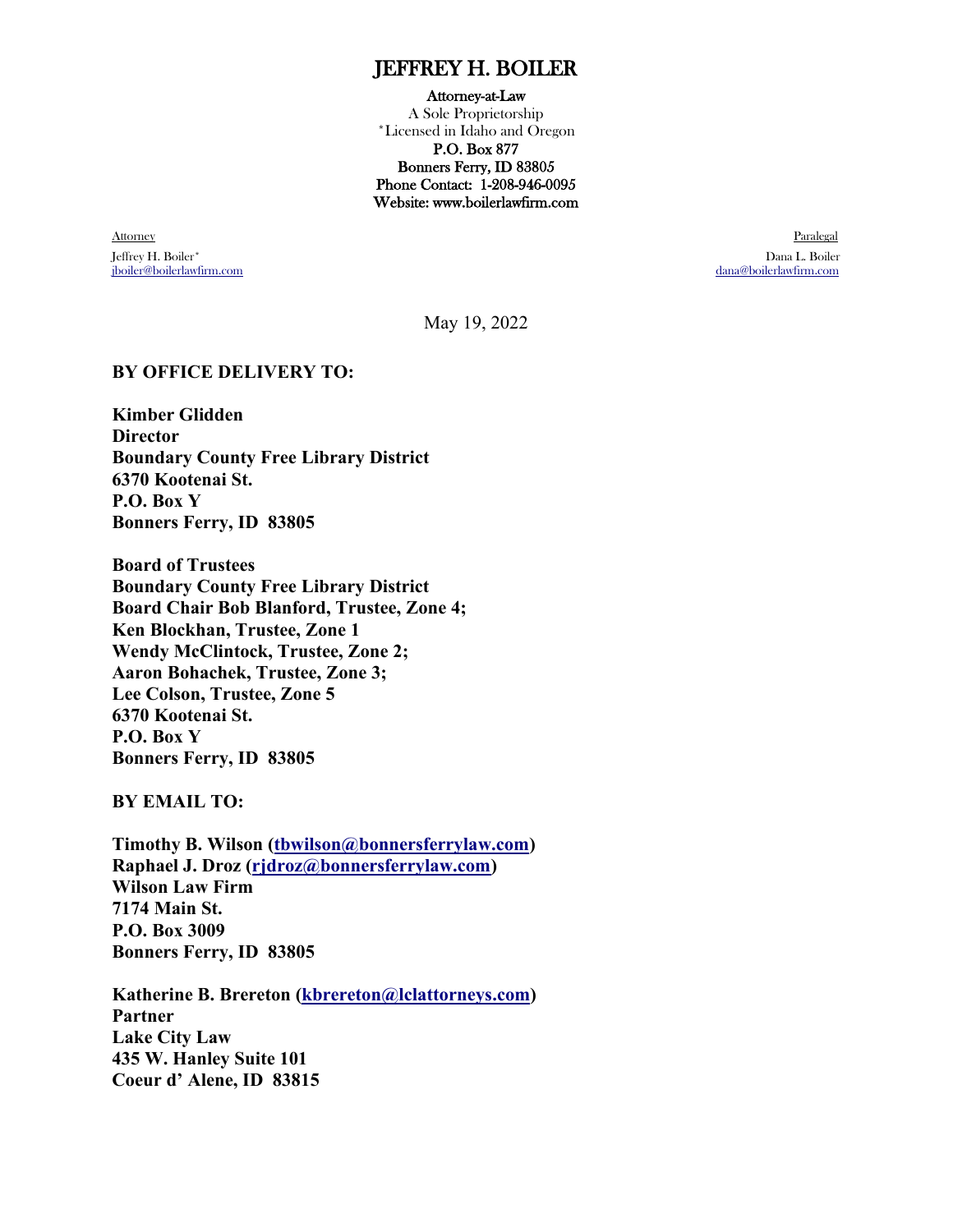**Idaho Counties Risk Management Program (ICRMP) Attn: Claims [\(icrmp@intake.org\)](mailto:icrmp@intake.org)** 

**BY U.S. MAIL TO:**

**Craig Anderson 6521 Comanche Street Bonners Ferry, ID 83805**

**Sandra Ashworth 25 Spruce Rd Bonners Ferry, ID 83805**

**Derrick Grow 7024 Funkhouser St Bonners Ferry, ID 83805**

**Amy Maggi c/o Boundary County Library 6370 Kootenai St. P.O. Box Y Bonners Ferry, ID 83805**

#### **NOTICE OF TORT CLAIM**

**Claimants: Eric Lindenbusch, Librarian, Boundary County Library; Dana Boiler, Librarian/Tech Educator, Boundary County Library; Cari Haarstick, Librarian, Boundary County Library; and Christine "Mac" Withers, Librarian, Boundary County Library.**

**Attorney for Claimants: Jeffrey H. Boiler, Attorney-at-Law, ISB #11476**

Dear Ms.Glidden:

#### **Representation**

I represent Dana Boiler, Cari Haarstick, Christine "Mac" Withers and Eric Lindenbusch, hereafter referred to collectively as the "Whistleblowers", in all legal matters relating or pertaining to their present and past employment by the Boundary County Free Library District (hereafter "District").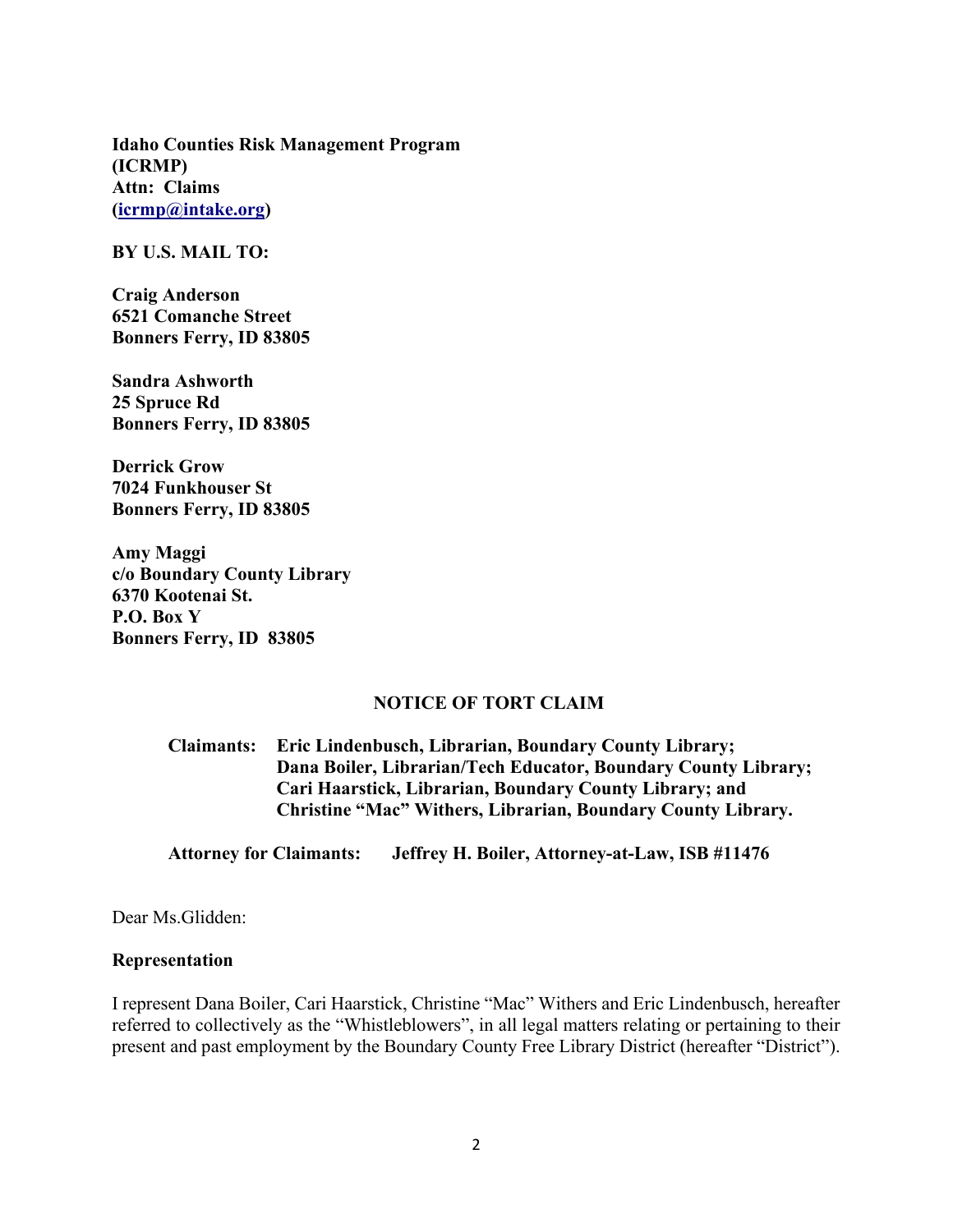The scope of representation includes, without limitation, acting as the Whistleblowers' attorney of record for the purpose of drafting and serving this Notice of Tort Claim to the District or to any other person or party receiving or reviewing this Notice and any supplements to it which may be served, received or reviewed by any interested party hereto, or by any natural person, corporate entity, the State of Idaho or any political subdivision of the State of Idaho, or any authorized representative of the United States, or any duly authorized agent of the United States, at any time.

#### **Notice of Claim**

This is to advise you that a claim for damages and injunctive relief is and will be made in a Federal Court of appropriate jurisdiction on behalf of each of my clients identified above, arising out of the facts and circumstances set forth in this Notice and the attachments hereto, which are incorporated fully in this Notice of Claim by this reference. The proposed Complaint will contain claims arising under Federal law with primary Federal jurisdiction, as will include State-law based claims under pendent jurisdiction.

All communications concerning this claim should be directed to me using the contact information provided on the letterhead of this correspondence. If any recipient of this notice is represented by licensed legal counsel, that attorney should be identified to me and thereafter I will communicate with your attorney.

#### **Claimants**

This Notice of Tort Claim is made against the Boundary County Free Library District, hereafter referred to as "District", it's Trustees, employees and agents as summarized herein. The claims are made on behalf of claimants Dana Boiler, Christine "Mac" Withers, Cari Haarstick and Eric Lindenbusch, hereafter referred to collectively as "Whistleblowers" within the meaning of The Whistleblower Protection Act, Idaho Code Idaho Code 6-2104 et seq. This notice is given and served pursuant to and to the extent required by The Idaho Tort Claims Act, I.C. 6-901--6-926.

#### **No Waiver of Rights of Federal Pre-emption of State Law**

The undersigned is hereby designated as the sole representative and attorney of record for the Whistleblowers under applicable provisions of this Act and is licensed to appear before all Federal Courts in the District of Idaho and the 9<sup>th</sup> U.S. Court of Appeals. No waiver of the doctrine of Federal pre-emption of any conflicting State law, applicable to any right of action arising under Federal rule or statute, or right of action arising pursuant to 42 U.S.C. Sec. 1983-1988, or any other Federal statute or law which creates a private right of Federal action under the facts presented, is intended, or should be inferred, from the giving of this Notice authorized under State law.

#### **Parties and Applicable Law**

Boundary County Free Library District is apparently the only legal name of record utilized by the District, which is the political subdivision of the State of Idaho whose acts and omissions are the subject of this Notice. Any reference herein to this District using any other alias or moniker of the District now or at any time in the past in this Notice or in any supplement or addendum hereto,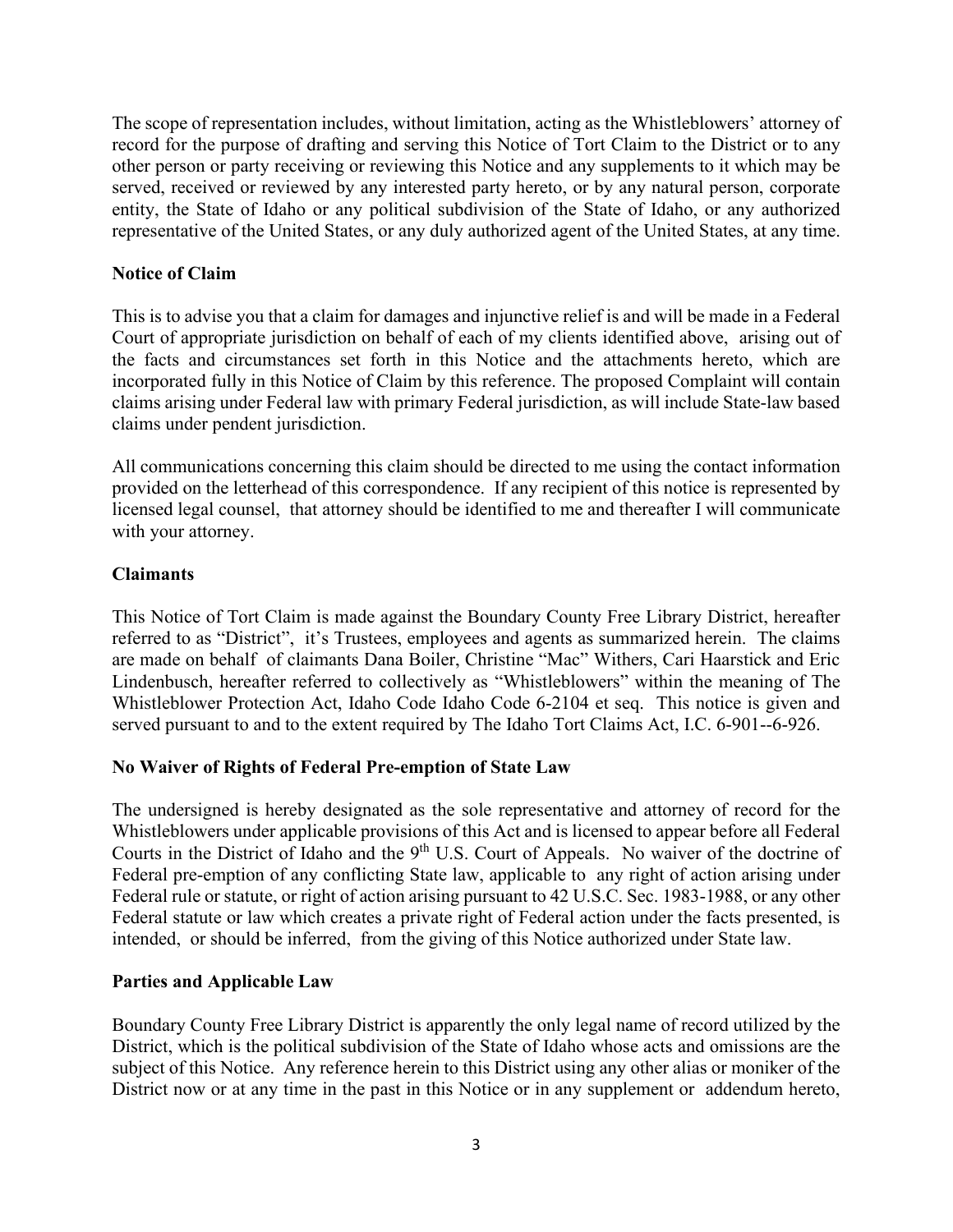should be deemed a reference to the Boundary County Free Library District, hereafter referred to as the "District".

This Notice is directed to you as the current Director of the Boundary County Free Library District (hereafter the "District"), also known at various times and for various purposes as "Boundary County Library", and on information and belief, other names or aliases. At all times material herein, however, "The Boundary County Free Library District", is and since 1956 has been a special property taxing District organized under the laws of the State of Idaho. It is not and has never been a private library during that time.

As such, also at all times material, the District is and has continuously been a political subdivision of the State of Idaho subject to all applicable laws governing the conduct of public business by political subdivisions of this State, including without limitation the following:

- All State law governing elections of its controlling Board of Trustees;
- All State law governing public records and open meetings within the State of Idaho;
- All State law governing the levying and expenditure of property tax funding levied by or in the possession or control of the District from any other taxing District of this State, or of the United States, including without limitation the imposition of taxes or hidden taxes, fines or assessments on any citizen, recordkeeping with respect to such public activity; withholding and making true and accurate reports of all applicable State and Federal income taxes, retirement contributions, other employee withholdings and credits, and governing the award of public contracts;
- All State law which governs the duties and responsibilities of public entities and their employees, Trustees, agents and representatives designed for the protection of minor children from sexual predation of any kind, and of the general public from physical harm;
- All State laws which govern District employees who participate in the Public Employees' Retirement System of Idaho established by Idaho Code 59-1301, including without limitation the District's duty to accurately and timely report any change in the employment status of any employee employed by the District but receiving full PERSI retirement benefits simultaneously;
- All State law providing for the provision of a workplace and public buildings free from violence, threat of violence, or acts in Aid of Terrorism within the meaning of Federal law;
- All State law, including without limitation the provisions of the Idaho Whistleblower Protection Act set forth at Idaho Code 6-2104, which provides for the protection of any public employee "…who reports in good faith the existence of any waste of public funds, property or manpower, or a violation or suspected violation of a law, rule or regulation adopted under the law of this state, a political subdivision of this state or the United States";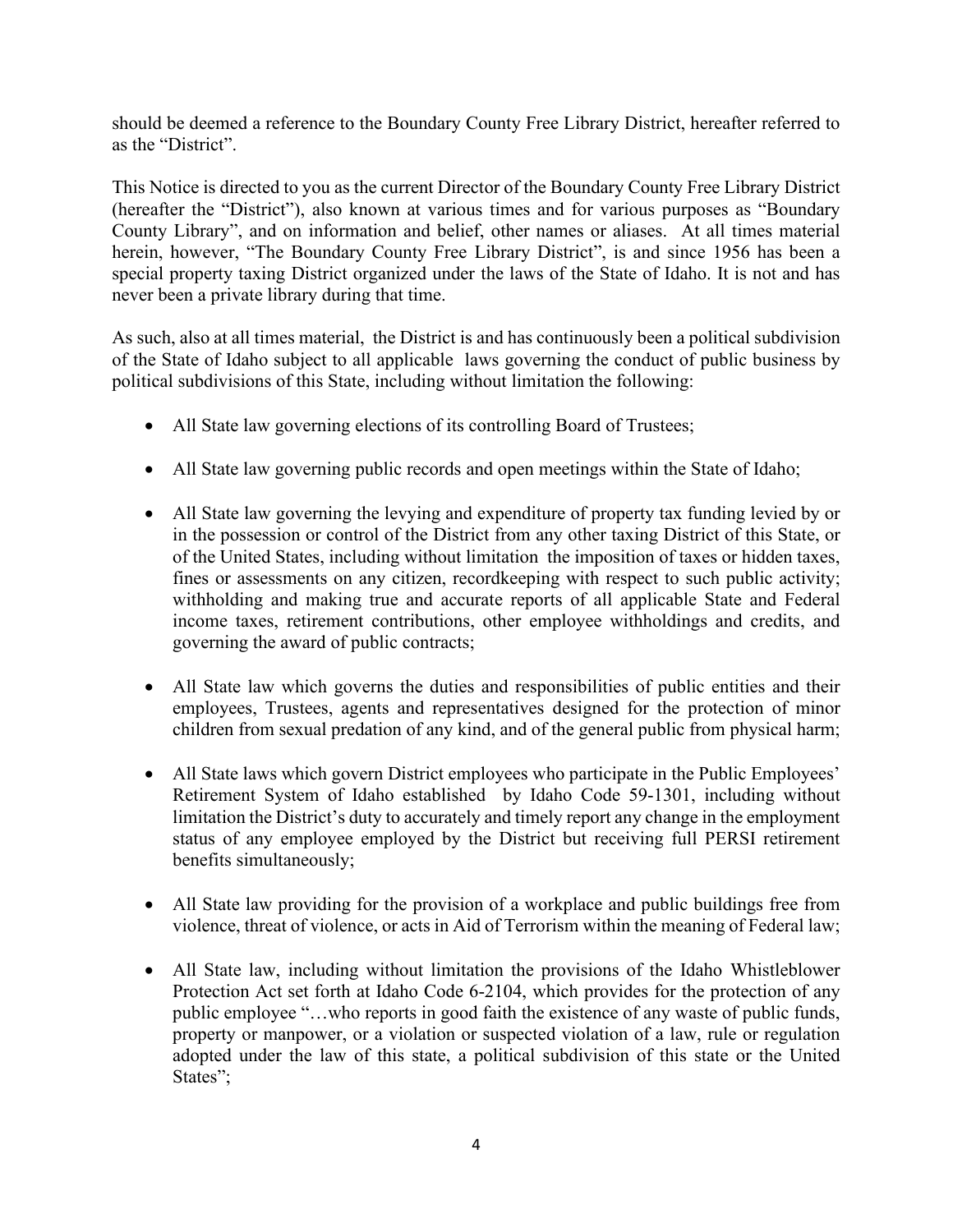• All State and Federal criminal statutes, including without limitation those statutes criminalizing acts or conspiracies to commit or complete acts which constitute any form of:

Elections fraud or other criminal violation of State law regarding the conduct of District elections;

Retirement fund and related fraud;

Child endangerment of any kind and in any form;

Aiding, abetting, or acting as accessories after the fact of known child sexual abuse and endangerment on library premises;

Unlawful dissemination of sexually explicit material to a minor;

Unlawful transmission of sexually explicit material by means of the internet;

Identity theft;

Theft of entrusted property;

Trespass or other unlawful occupation or use of a public building;

Unsworn falsification;

Crimes relating to official misconduct and self-dealing of public employees;

Crimes relating to assault, battery or disorderly conduct, by whatever name known;

Unlawful alteration, falsification or destruction of public records;

Creating, altering, making, destroying, falsifying, or conspiring to so do, any public record;

Creating, filing, altering, destroying, falsifying or conspiring to so do, any report to any law enforcement agency relating or pertaining to Claimants or their counsel, or relating or pertaining to any claim of sexual misconduct involving a minor child;

Making or attempting to make any other false report to any representative of any law enforcement agency, bureau or department of this State or of the United States, together with any attempt to conceal, aid, abet or assist in any effort or conspiracy to do so;

Unlawful creation, maintenance, destruction, sale or alteration of public records or public property, including without limitation records of all Board proceedings and all other actions of any member of the Board of Trustees of the District undertaken under color and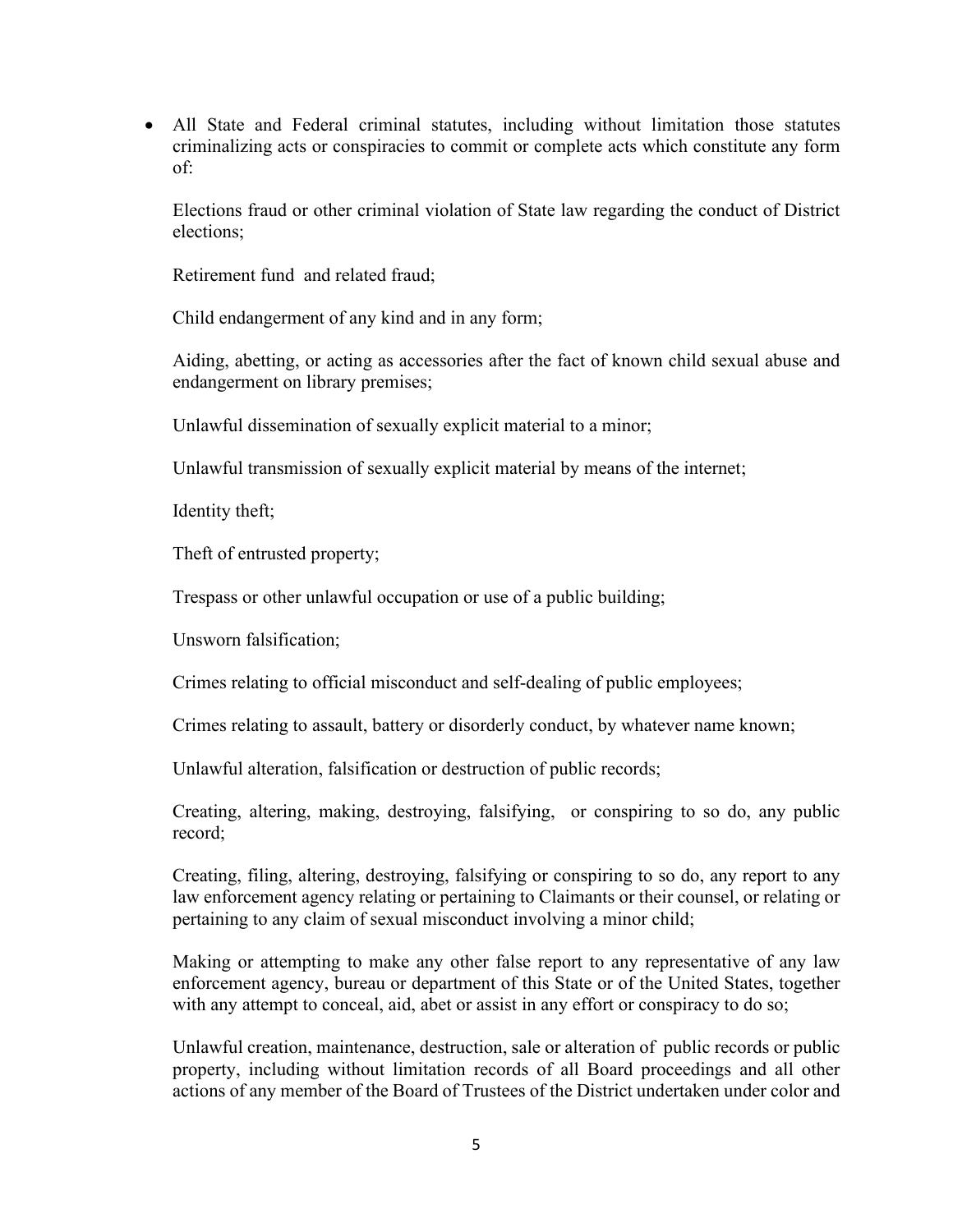pretense of law relating or pertaining to any Claimant or attorney for any Claimant, all without limitation;

Crimes relating to the conduct of any District election, or relating to recordkeeping for such elections, at any time;

Creation, alteration, falsification, disclosure or destruction of any personnel records of the District not regarded as public records, including without limitation all records of compliance of the District with all State and Federal laws relating or pertaining to mandatory records of pay and benefits accruing to Claimants, any of them, or any other person named in this Notice of Claim who has been employed by the District at all times material to the facts set forth in this Notice;

Making false police reports and other unsworn falsification in aid of any conspiracy to violate, or to conceal any violation of, any State or Federal law by District employees, Trustees, or other agents of the District;

Conspiring with, attempting or soliciting others to make, any false report to any law enforcement agency of this State, or of the United States;

Misrepresentation of agency, status or professional credentials in aid of any violation of the laws of the State of Idaho or of the United States;

Evidence tampering;

Witness tampering;

Wire fraud;

Mail fraud;

Obstruction of justice;

Assault;

Battery;

Robbery;

Money laundering;

Acts in aid of terrorism;

Extortion; and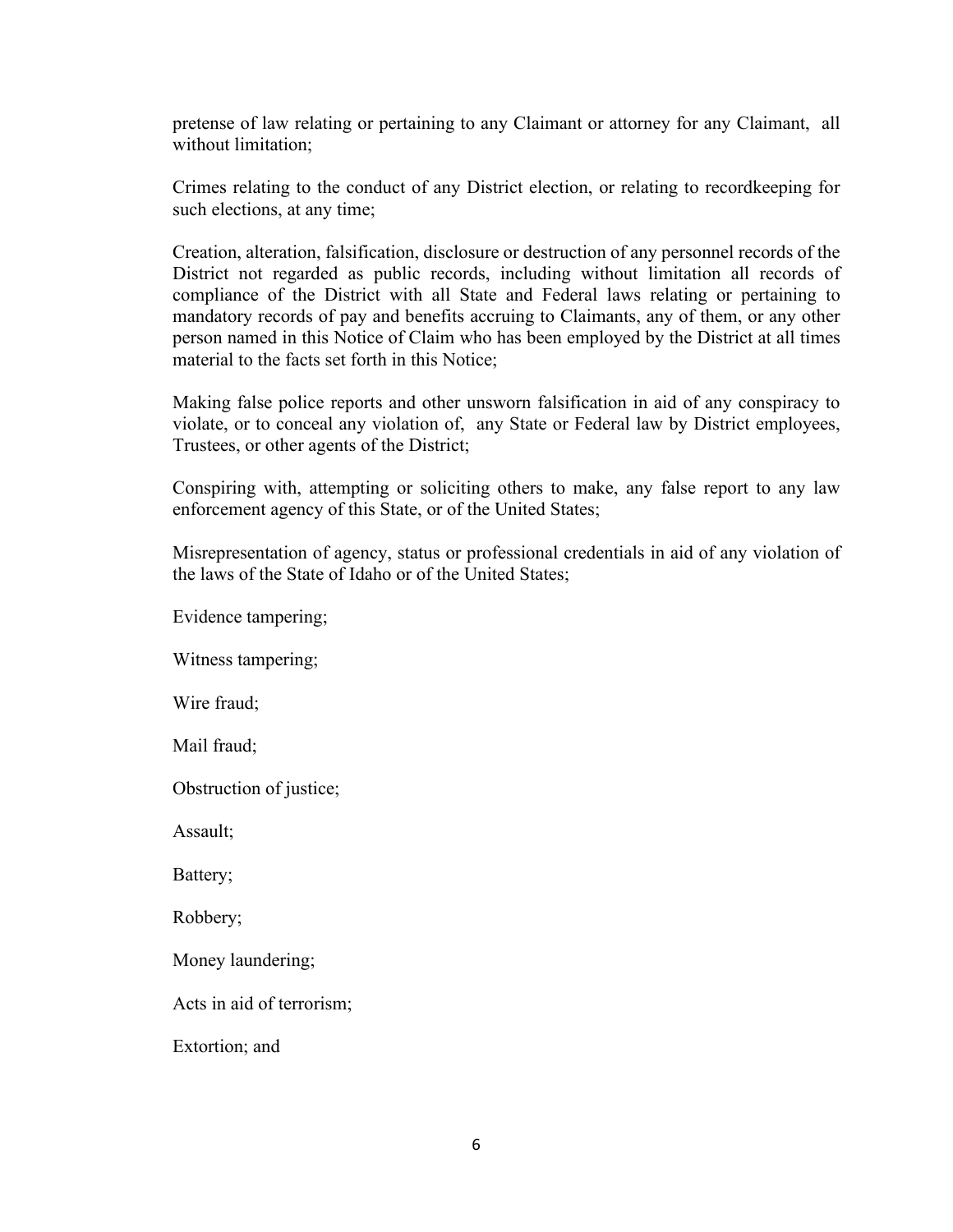Any and all other predicate acts of racketeering which arise or may arise under the facts and circumstances set forth in this Notice of Claim or any of its attachments, as defined by any provision of the Racketeer-Influenced and Corrupt Organizations Act, 11 U.S.C. Sec. 1961-1963; and as defined by

All applicable provisions of the Idaho Racketeering Act, set forth at Idaho Code 18-7804;

all without limitation.

#### **Notice Intended for All Named and Unknown-Named Defendants**

Although the claims referenced in this Notice are made against the Boundary County Free Library District, a political subdivision of the State of Idaho, this Notice is also given expressly to provide notice of individual claims against its Trustees, employees acting within or outside the claimed scope of their employment, and any and all agents of the District acting by, through, on behalf of the District, or in active concert or conspiracy with the District, its Trustees, employees or other agents, who are or have been at any time material to this notice, associated in fact though not in law with the District, its Trustees, employees and other agents, all in furtherance of the unlawful activity summarized herein; and regardless of whether such individuals are later claimed to have acted with malice, criminal intent, or in a willful or wanton manner giving rise to any claim or defense of exemption from indemnity for individuals or entities acting with criminal intent, malice, intentionally, knowingly, willfully, wantonly or with gross negligence within the meaning of the Idaho Tort Claims Act.

Claims against such individuals apparently acting within the scope of their employment, or associated with the District in fact if not in law, or in furtherance of a common unlawful purpose or enterprise of the District or its authorized employees, Trustees or other agents, or to unlawfully further, conceal, aid or abet a common course of unlawful activity causing damage to the Whistleblowers, are intended as adverse parties to this Notice, whether identified here by name or not.

#### **Appendices and Attachments Incorporated by Reference**

Selected documents relating to certain facts discussed in this claim are attached as Appendices or Attachments to this Notice. These include a selected chronology, partial list of interested parties and witnesses, demonstrative exhibits which summarize information relating to the claims and correspondence records between the parties and their counsel, along with other selected documents submitted as examples of the misconduct summarized in this notice. The appendices are extensive and central to understanding and responsible handling of this claim. All their contents are incorporated fully in this Notice of Claim by this reference.

By incorporating the attached materials by reference as an aid to investigation, **no waiver of attorney-client privilege, work product privilege or privilege against compulsory disclosure of materials created in anticipation of litigation, is intended or should be inferred outside the four corners of the documents attached. All such privileges are otherwise expressly reserved.**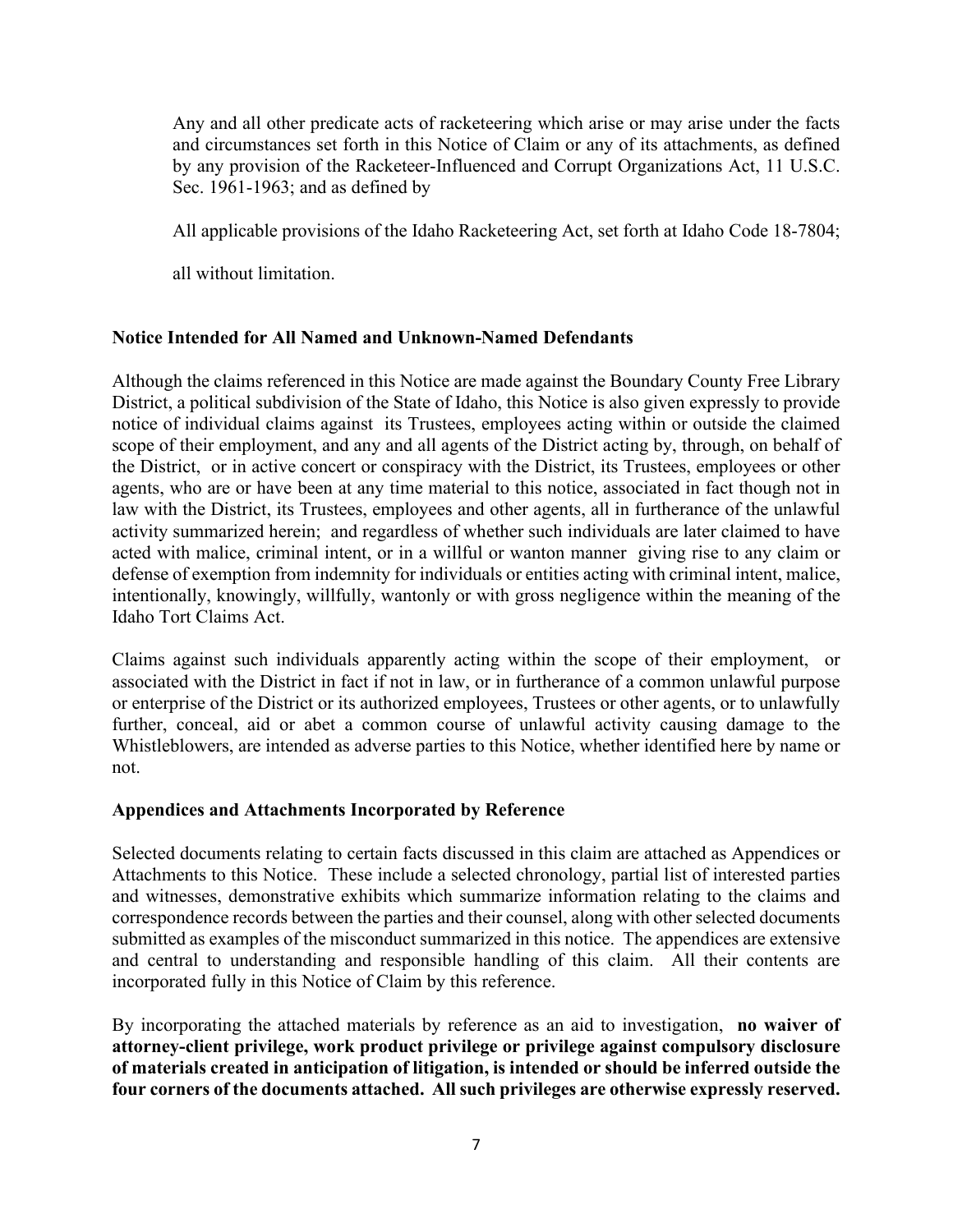#### **Preservation of Evidence**

Multiple previous demands to preserve all evidence relating to this claim have been made and are matters of public record not attached to this notice. They have largely been ignored. Demand for preservation of all evidence relating or pertaining to any aspect of the claims for which this notice is given is hereby renewed.

#### **Ashworth-removed property and evidence.**

It is factually established, beyond a reasonable doubt, that former Director Sandra Ashworth has unlawfully removed or caused to be removed from District premises public records and personal property of the claimants subsequent to her appointment as "Librarian Emeritus" by Board action in 2021. See chronology appendices for details of communications concerning this activity. The personal property of my clients which ASHWORTH has claimed as her own by virtue of "abandonment" following employee lockout and emergency closure in April, 2021 is itemized in the correspondence appendix attached. This property is claimed as stolen property and demand for its return and an inventory accounting to be provided is hereby renewed.

If not yet destroyed, all records taken by or on behalf of Sandra Ashworth from Library premises during the period of time from March 17, 2021 to the present should be identified and placed in safekeeping to preserve the chain of evidence. Demand for this action is hereby made. Regardless of description, all property of any kind, including without limitation all records or property she has personally removed from Library premises, should be returned to legal counsel for ICRMP to preserve the chain of evidence, with a descriptive inventory supplied to counsel for the Claimants herein. Any failure to do so will be claimed and treated by Claimants as willful failure to preserve evidence in a Federal matter.

## **Wilson Law Firm-entrusted property and evidence.**

For the purposes of this request, we object to the placement of any property or evidence relating or pertaining to this claim into the custody of the Wilson Law Firm or any of its attorneys, employees or agents. Any attempt to do so will be claimed and treated by Claimants as willful failure to preserve evidence in a Federal matter.

The reason for this portion of our Notice is based on specific facts. After making our last demand for inventory of personal property wrongfully taken by Sandra Ashworth and claimed as "her own" during emergency closure (see Correspondence appendix, attached) Mr. Wilson of that firm informed me in writing that myself and all my clients would be subject to arrest for trespassing should any of us appear at his office for any purpose. I am allowing that this statement may have been ill-considered due to factors unrelated to any actual fact basis for this notice, but unfortunately it threatens criminal arrest of my clients and I for normal business activity, as he has acted as general counsel for the District during many of the events summarized herein.

The only apparent purpose for this action, since it is not fact based, seems to be to gain some unknown advantage in this civil matter. Such action by the firm designated by the District as its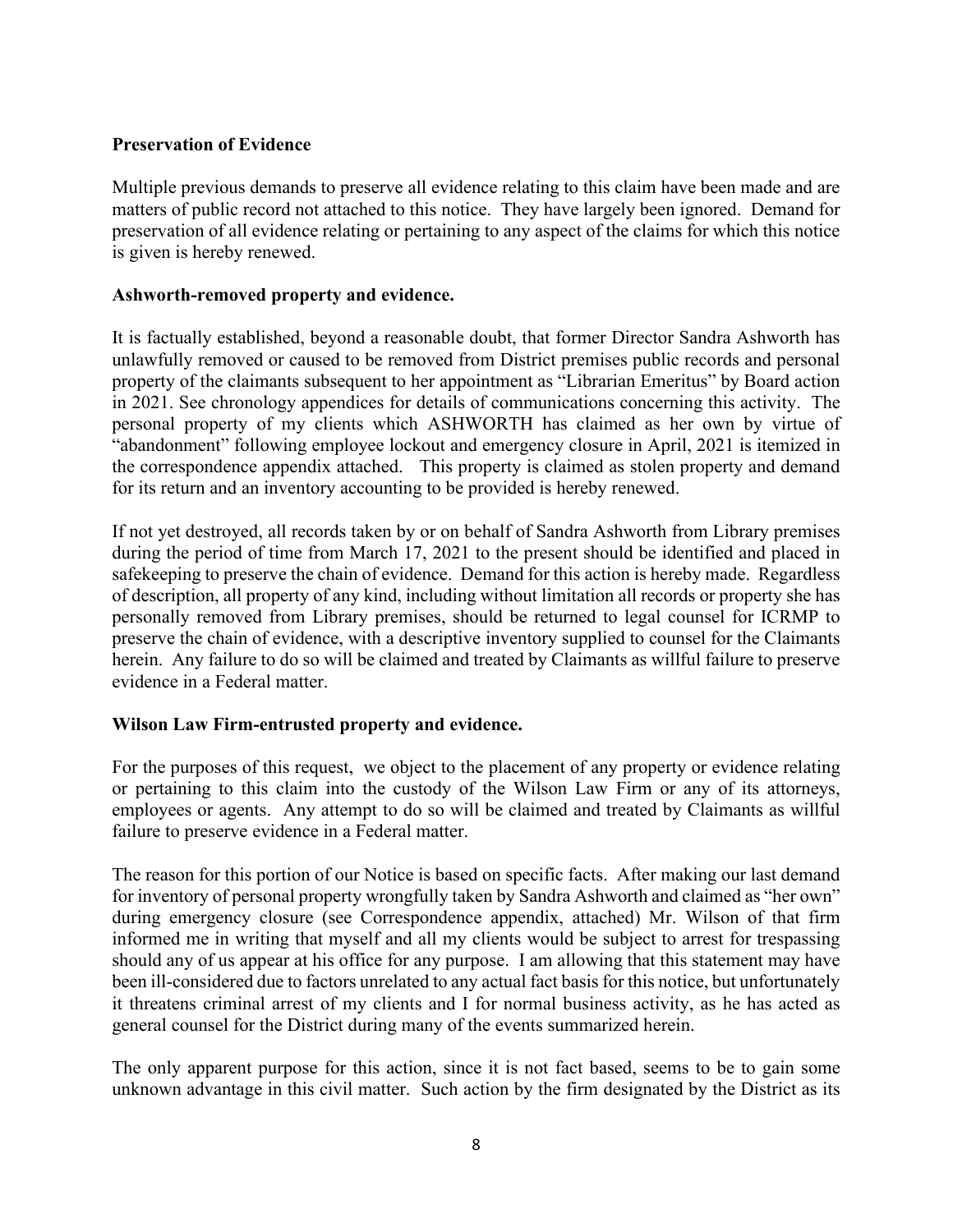investigator, agent and general counsel in dealing with my clients and I evidences a clear risk of loss of property or evidence directly relevant to serious and ongoing Federal proceedings. Therefore, no documents, property or evidence subject to the demands for preservation of evidence made by our office in this matter should be entrusted to that firm. This request and disclosure is made in preserving the integrity of any and all investigations into this matter.

#### **Derrick Grow-Removed Property and Evidence.**

Former Interim Director Derrick Grow has also already admitted to removal of personal property belonging to my clients from Library premises. This action has included personal financial information of Dana Boiler and the undersigned as summarized in detail in this document and its attachments. He has also removed furniture belonging to Claimant Cari Haarstick to his residence, and made statements on its return, summarized herein, which evince an ongoing intent to retaliate unlawfully against the Claimants for any participation in this Notice of Claim or pursuit of legal remedies discussed in this Notice. He has comingled library property with his own in doing so, and is not a trustworthy custodian of any property or evidence which may be relevant to the claims made in this Notice.

Therefore, all property and any computer or other storage media containing any information relating or pertaining to this claim or any of its claimants, or of their legal counsel, should also be removed from his possession immediately and placed in a secure location to preserve the chain of evidence, with an inventory of items thus identified provided to counsel for the Claimants.

#### **Renewal of Demand to Preserve All Evidence**

Demand for preservation of all evidence relating or pertaining to the claims described in this Notice is hereby renewed, along with all demands for return of property and records of my clients, or any of them, or any public records or public property which is defined as such by statute as property of the people of the State of Idaho, which remains in the possession or control of the District or any of its agents.

All previous communications and demands for preservation of evidence or return of property made to the District or its agents are by this reference also renewed, along with all public records requests denied to date. Any statements anyone wishes to make in explanation for continued failure to return stolen property or refusal to acknowledge the need to preserve all evidence relating to these claims, should be submitted to me in writing within 30 days of the date of this Notice. Failure to do so will be deemed and treated as a willful refusal to secure evidence in an ongoing Federal matter.

#### **Parties**

The right to name or limit named Defendants in the filed Complaint is expressly reserved, but at minimum will include, without limitation:

• The Boundary County Free Library District, as a political subdivision of the State of Idaho, by whatever name or alias known, together with every current or former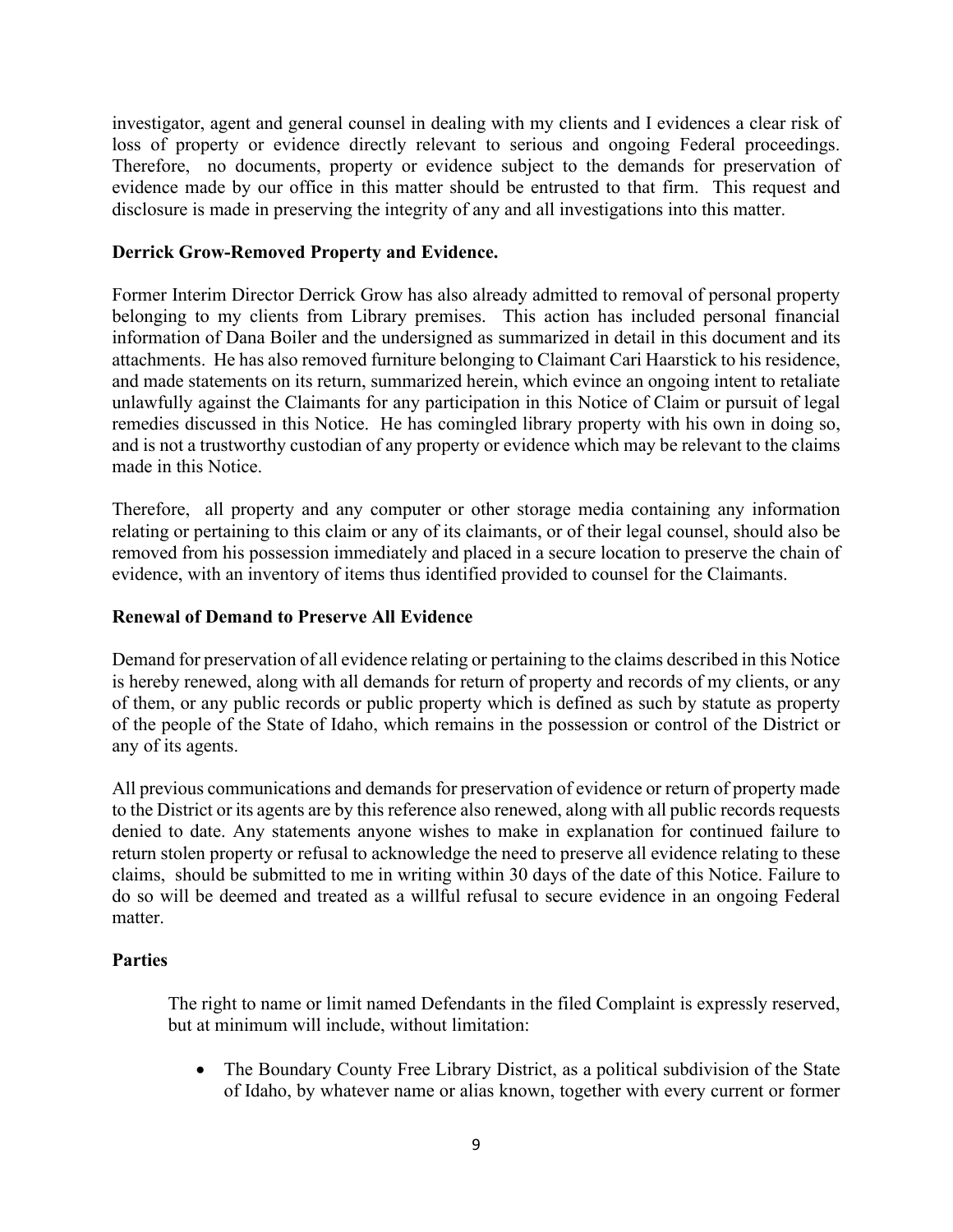employee of the District identified herein acting or purporting to act within the course and scope of their employment by the District;

- Current District Trustees, namely: Ken Blockhan, Wendy McClintock, Bob Blanford, and Aaron Bohachek,both individually and in their official capacities;
- Trustee Lee Colson, in his official capacity as Trustee of the District, *only***;**
- Former District Directors, Sandra Ashworth;
- Former District Director Craig Anderson;
- Former District Interim Director and current District employee, Derrick Grow;
- Current District Director Kimber Glidden:
- Current District employee Amy Maggi;
- Unknown-named individuals acting in concert and conspiracy with one or more of the named individuals or entities listed above, to further the unlawful course of action summarized herein, or to aid, abet, encourage, assist, further or conceal the unlawful activity summarized herein;
- Unknown-named agents, employees, volunteers, emeriti, or independent contractors of the District, acting or purporting to act under color and pretense of State law in the name of or by authority of the Boundary County Free Library District, by whatever name known;
- Other agents of the above-named current or former District Directors, employees or Trustees, whether associated in law or in fact, who by act or omission have participated in or attempted to further, aid, abet, encourage, assist or conceal the pattern of unlawful activity summarized herein, or who by act or omission have acted in association with the District or its employees, Trustees or agents in active concert or conspiracy to do so; and
- Any and all *other* individuals or corporate entities acting in concert or conspiracy with the named individuals or corporate entities named or described herein, at any time, to further, aid, abet encourage, assist or conceal the unlawful activity summarized herein, or to act in concert or conspiracy with one of more of the named parties herein to do so.

## **Overview**

This record has been created and is submitted not only for clarity and the purpose of your responsible investigation and handling of the matters summarized here, but in the interest of the entire community, which has been severely and adversely impacted by the District's irresponsible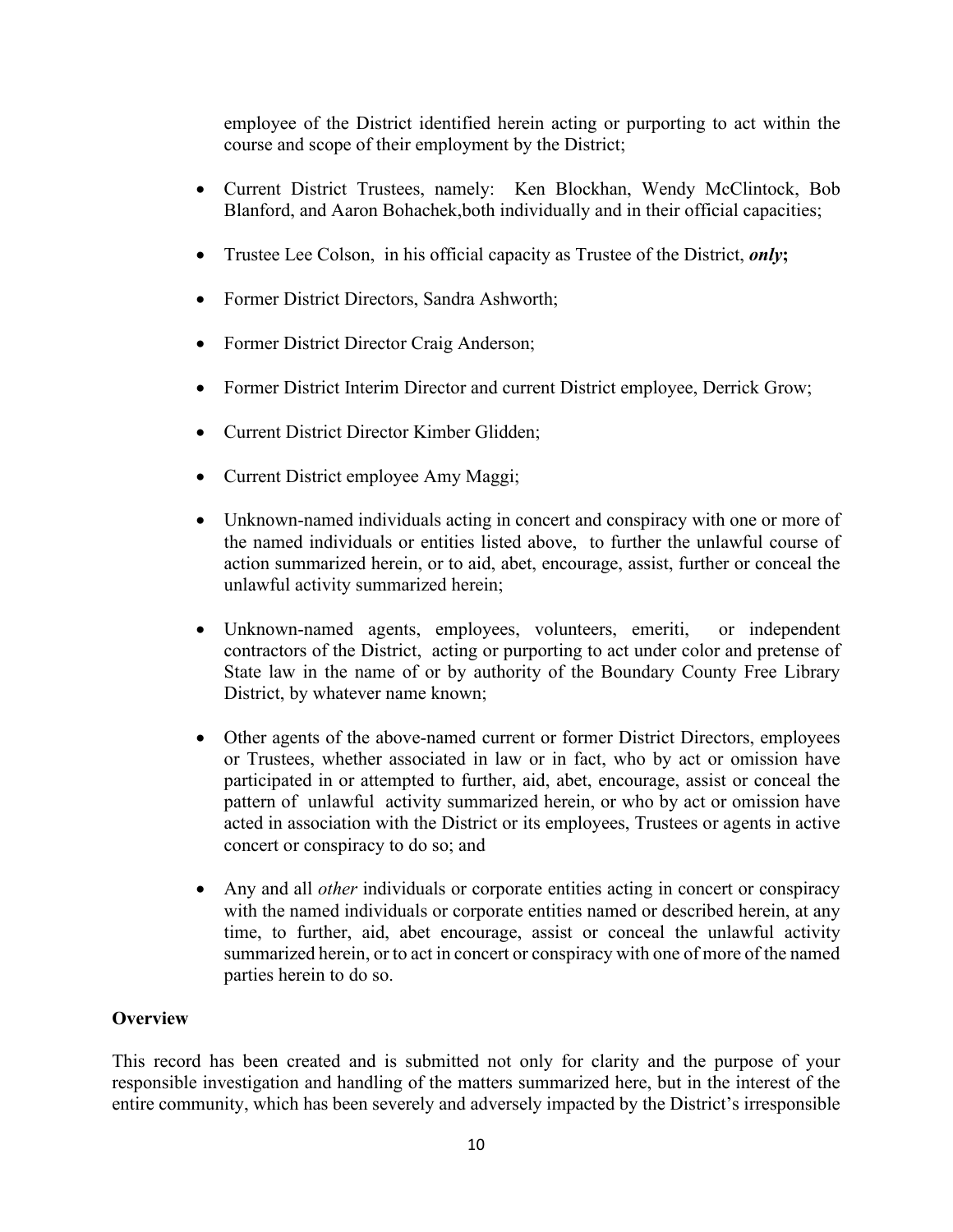and pugnacious handling of these serious matters of public interest to date. It is intended to be treated as a public record, and no claim of privacy of the contents of this document on the grounds of personnel privacy exemption or other personal interest of my clients to withhold any portion of this document from public inspection should be assumed or inferred from the fact it concerns any personnel record which may be exempt from disclosure, on receipt of a public records request for it.

This document may contain information pertaining to personnel of the Library, in fact, several. However, the serious issues of public safety, child endangerment, elections fraud and the systematic creation and tolerance of a culture of lawlessness and secrecy in the administration of this public agency demands public disclosure. No employee or agent of government is above the law. It is the District's arrogant refusal to acknowledge this fundamental concept which has made creation of this public document necessary. With that must follow a full and public examination of past practices designed to wink at public endangerment of children and others, consolidate power in a select few unaccountable to the taxpaying public, and intimidate those who learn of these practices by any means at their disposal.

Because of the systematic conduct of District affairs in secrecy, and contrary to virtually all State and Federal law designed to provide transparency and the conduct of public business in public, the claimants here have come together with one voice to say "Enough. This far, and no farther."

This is their story.

This document, which will begin to tell that story for the entire community to see and to weigh, is not intended for harm, but for the shining of light in dark places. It is intended to be an aid to responsible investigation by any responsible individuals or public agencies of matters bearing on public acts by the District and its Directors and agents, summarized in part here, many of which constitute wilful exposure of children to child sexual abuse with District sanction and concealment, acts in furtherance of terrorism, gross waste and self-dealing with millions of dollars in public funds over decades of District mismanagement, all carefully concealed by long time Director Sandra Ashworth and her hand-picked successors. This notice is in substance not only to satisfy a legal obligation of notice, but to begin to expose a culture of lawlessness bordering on criminal conduct in the administration of the Boundary County Free Library District over a period of many years.

## **Summary**

This matter began as a case of unlawful retaliation under Idaho law and the First Amendment to the U.S. Constitution. The latter are civilly actionable by operation of a Federal statute, 42 U.S.C. Sections 1983-1988, and cannot be limited by any provision of State law to the contrary. This includes notice of claim provisions such at the Idaho Tort Claims Act. The former are civilly actionable by operation of Idaho Code 6-2101 et seq**.**

A portion of that statute, I.C. 6-2104(1) protects the claimants here against all the adverse employment action they have identified here and in the attachments. It reads: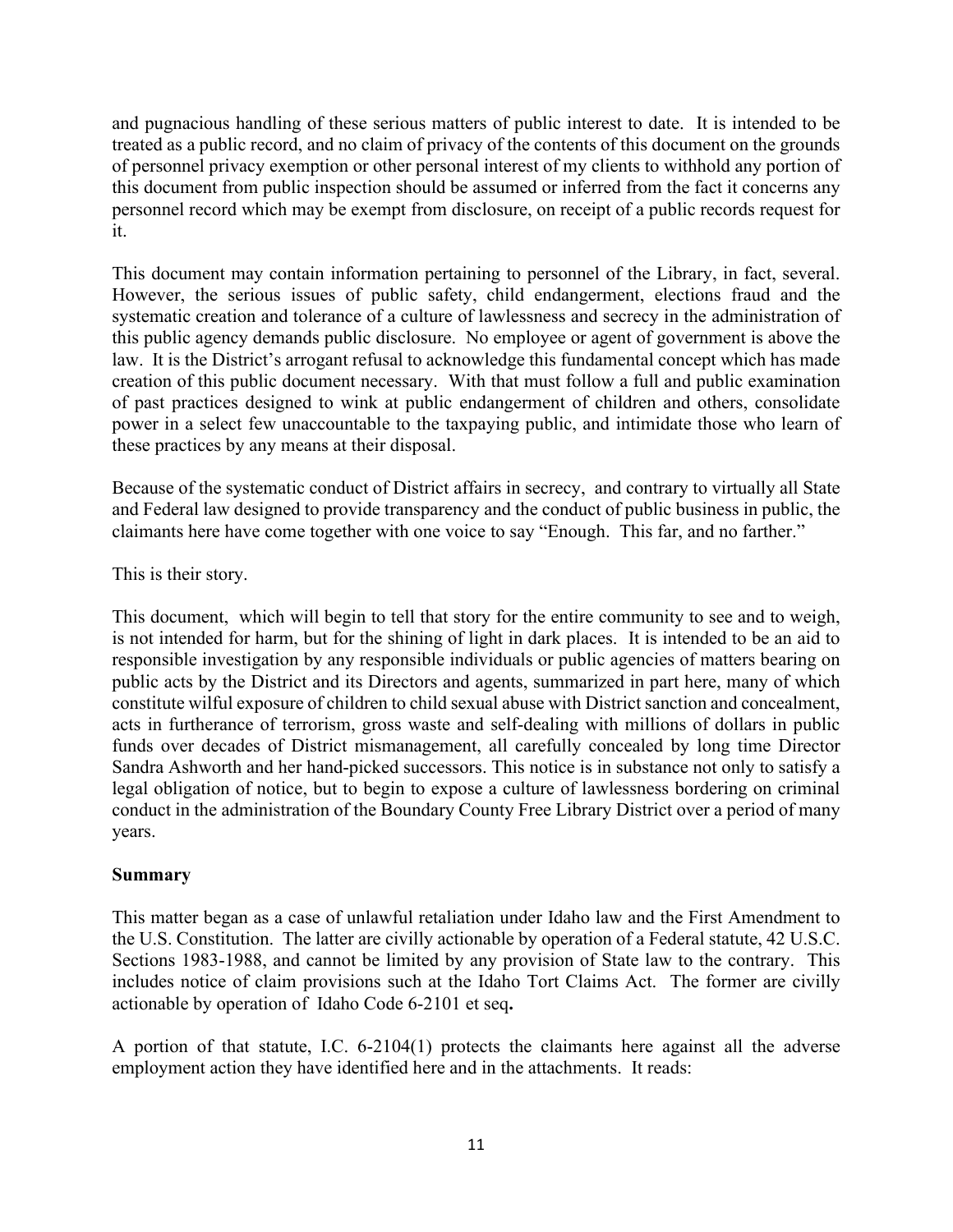"An employer may not take adverse action against an employee because the employee, or a person authorized to act on behalf of the employee, communicates in good faith the existence of any waste of public funds, property or manpower, or a violation or suspected violation of a law, rule or regulation adopted under the law of this state, a political subdivision of this state or the United States. Such communication shall be made at a time and in a manner which gives the employer reasonable opportunity to correct the waste or violation. (b) For purposes of subsection (1)(a) of this section, an employee communicates in good faith if there is a reasonable basis in fact for the communication. Good faith is lacking where the employee knew or reasonably ought to have known that the report is malicious, false or frivolous.

An employer may not take adverse action against an employee because an employee participates or gives information in an investigation, hearing, court proceeding, legislative or other inquiry, or other form of administrative review.

An employer may not take adverse action against an employee because the employee has objected to or refused to carry out a directive that the employee reasonably believes violates a law or a rule or regulation adopted under the authority of the laws of this state, political subdivision of this state or the United States.

An employer may not implement rules or policies that unreasonably restrict an employee's ability to document the existence of any waste of public funds, property or manpower, or a violation, or suspected violation of any laws, rules or regulations."

Federal law provides additional and similar protections for public employees by operation of the First Amendment to the U.S. Constitution, in matters involving issues of public concern.

From the outset, the reason given for the many instances of retaliation has been to silence the claimants both at work and outside of work for expressing serious concerns involving child endangerment and public safety, along with systematic unlawful activity to conceal fraud and mismanagement by the District over a period of many years. The facts leading to this unavoidable conclusion are summarized in detail in a chronology prepared for the purpose of this Notice of Claim. It should be carefully read and understood as a guide to understanding the full nature and extent of the facts giving rise to this notice of claim.

By way of summary of *all* the attachments, which show the full correspondence record on the subject between claimants, District personnel, their various attorneys, the prime actors charged with silencing any public disclosure of the true nature and scope of mismanagement, public endangerment, fraud, waste, abuse, self-dealing and violence encouraged and engaged in by District personnel toward my clients, the following facts are established beyond a reasonable doubt:

# **I. The District Manipulated Elections to Conceal Violations of Idaho Election Law**

• The library was run by Sandra Ashworth for about 20 years, from approximately 1997 through her full PERSI retirement in about 2017. During this time, she presided over an election process for Trustees of the District, who stand for election at statutorily set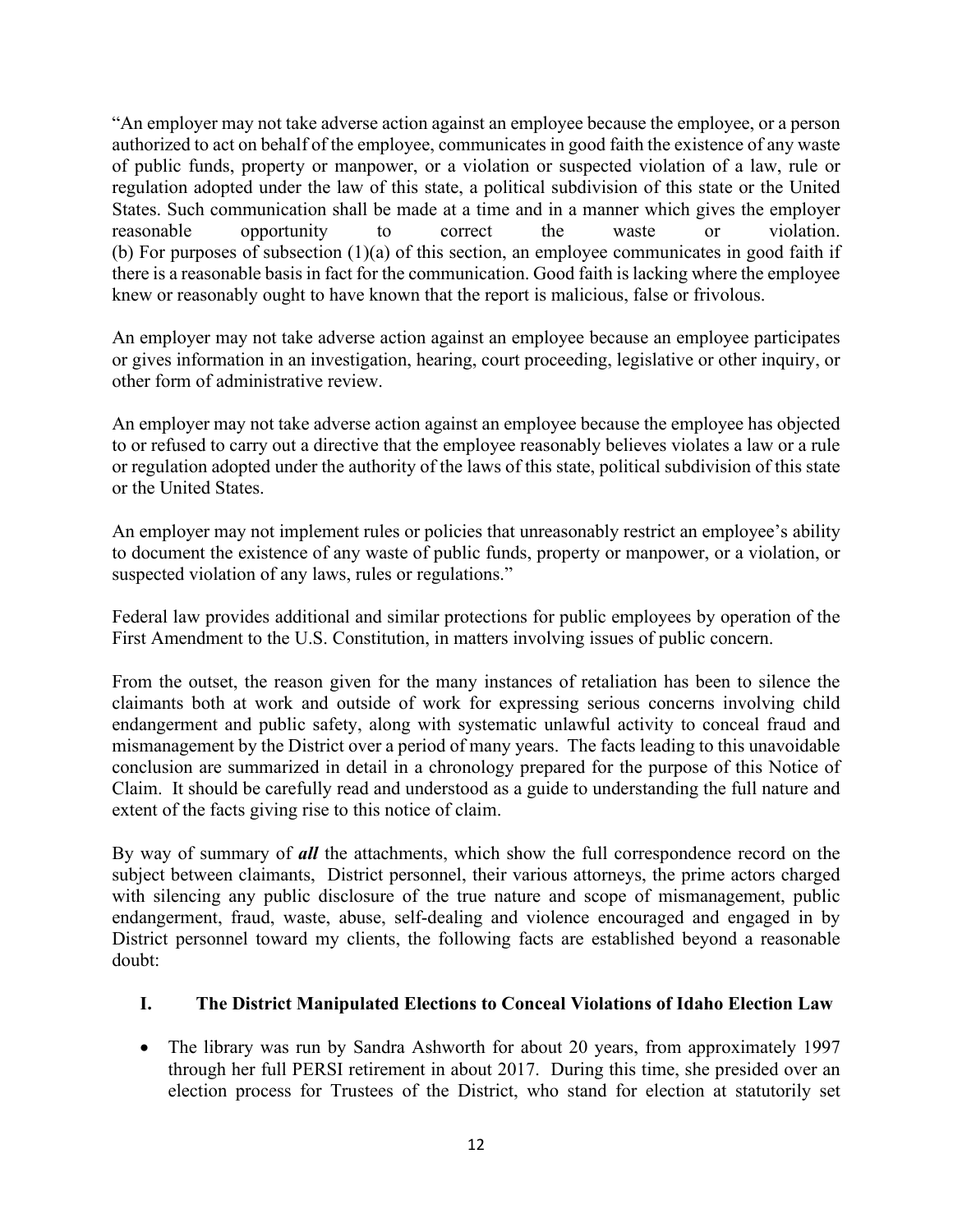intervals of 5 or 6 years, given statutory changes to the process made in 2011. After 2011, the County Clerk presided over these elections. Prior to that, the Director of the library did. Ashworth was the Director for a period spanning application of both statutory schemes.

- During her tenure as Director, public records attached prove that not a single election was actually held for any position held by a Trustee. A plan was developed and implemented by Ashworth and others during her directorship, whereby the public was not given lawful or meaningful notice of vacancy or that Trustee positions were up for election. Instead, Ashworth selected people from the community who would allow her to control all aspects of library operations without any public accountability. During this time, estimates from available budget records suggest Ashworth controlled about \$10.5 million in public funds made available from property taxes levied by the County and provided to the District in a lump sum. She also urged and unsuccessfully attempted to pass a public bond issue for creation of a "People's University" building facility for her library legacy. Public records show the bond election for this proposal was soundly defeated, but would have given her control over another \$8 million in public property tax money to spend in furtherance of her legacy.
- As the attached election records and graphs produced for assisting public understanding of how this principle worked clearly show, all Trustees serving during her tenure actually did not stand for election. Instead, typically the records inspected show that, usually with one day of the deadline for public declaration of candidacy, a chosen ally of Ashworth, or someone acceptable to her, was urged to file a notice of candidacy. One day later, applications would close. The statutorily required notices of vacacy were typically never posted as required by law, a criminal violation under Idaho Code. Under that Code, if only one person filed (and typically no one was given public notice of any vacancy to insure this would be the case), Ashworth would advise the Commissioners a week prior to the scheduled election that under another Code provision, no election need be held, and the sole candidate would be sworn in for a five or six year term without any public knowledge or input.
- This plan worked well, and was used to such effect she apparently grew overconfident in her ability to dupe the public using this method of control of public funding. In 2010 she wrote the Commissioners that an actual election was held (see Election summaries attached) and she even named the winner. In fact, it appears this was a complete fabrication. No election in fact occurred, no certification of election was made by the Commissioners, and no one said anything about it.
- As a result, this practice continued long after the statutory amendments to the elections law of Idaho, which were substantially revised to prevent such manipulation of the process by small Districts, which were until that time not under County Clerk supervision. In fact, Ashworth so completely ignored the statutory scheme instituted by the Legislature that virtually all elections that are memorialized by any records whatsoever (see charts and public records of election, attached) were "held" in the wrong year. In the alternative, she installed ineligible candidates without being sworn in, so as to make their participation at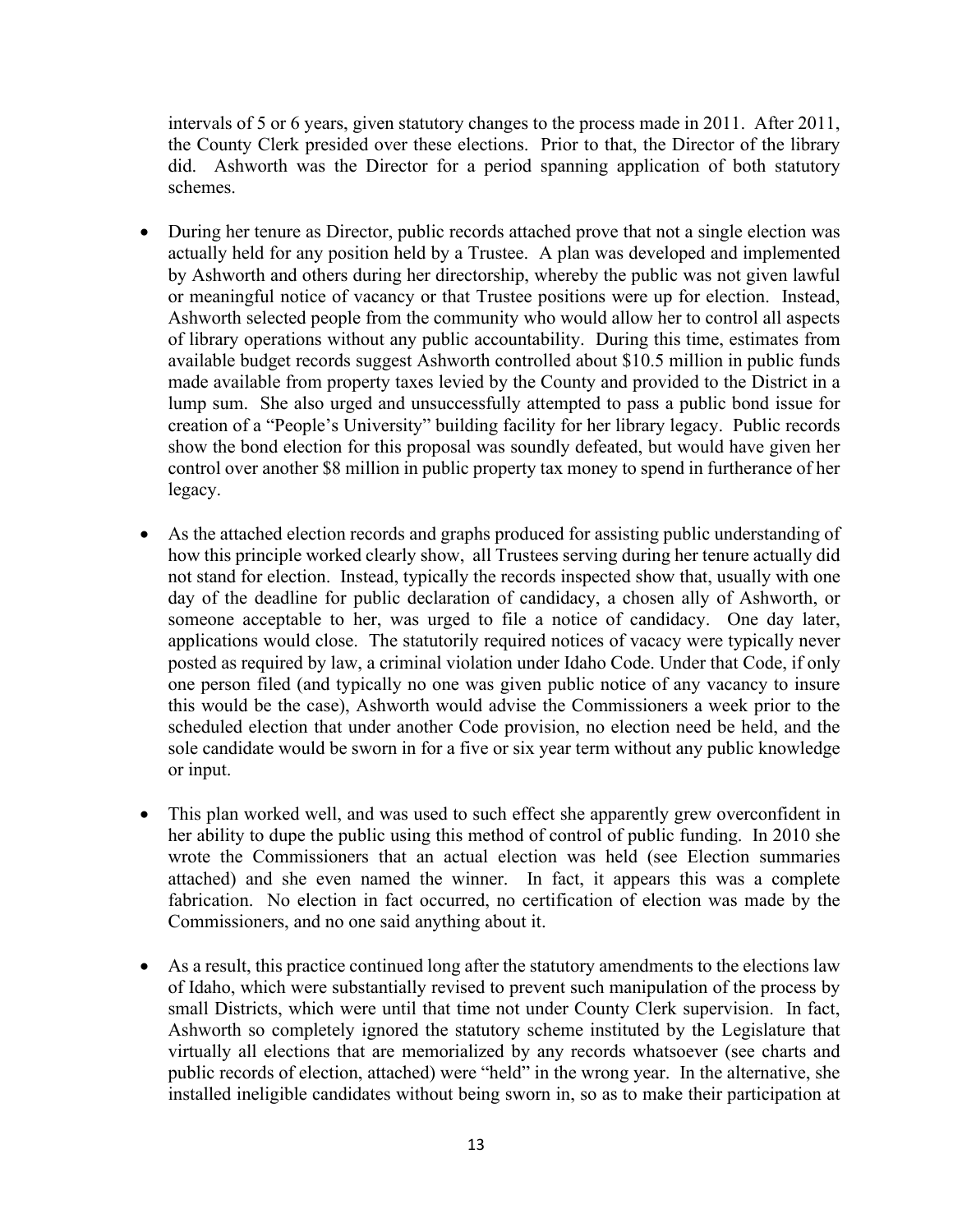least outwardly lawful; she altered Zone maps to allow individuals not eligible for the position due to their place of residence to sit as Board members for others outside their District; she threatened one whistleblower with termination if her father, intending to run for Trustee, in fact served, stating "it's him or you"; she used physical force on the same whistleblower with concealed, painful arm holds to make her point sincerely.

In short, she ran the library as though it were an organized criminal enterprise, violating elections laws subject to criminal sanction, and did so for an extensive period of time.

Perhaps worst of all to a community so rich in faith, she concealed all these actions under the meek clerical garb of a devout Mennonite Christian, while her conduct summarized in the attachment is better described as the activity of a ravenous wolf.

When she returned to "save" the library as a "humanitarian" in 2021, her hypocrisy continued and grew with open encouragement from a Board of Trustees who show by the evidence attached perhaps the most grossly mismanaged and arrogantly lawless, in virtually all respects, of any reported case on the subject in the history of the State of Idaho. Examples abound, see attached.

• The elections summaries attached clearly establish beyond doubt also, that as a result of these practices, virtually no Trustee of the District has served lawfully during their tenure, having been installed by manipulation of the process, having applied for sole candidacy in the wrong year, serving from the wrong District, or having never been sworn in as required by law. Taxpayers of the county were deliberately kept unaware of this situation, which was tolerated by the County Clerk even after the statutory changes. The excuse given by the clerk to date on investigation: "Nobody cares about the library, anyway."

The facts attached and discussed in part above establish that the District, while under the control of Sandra Ashworth's Directorship, has violated Idaho Criminal Code 18-23, relating to elections, in the following ways:

- Served longer terms than designated by statute
- Failed to hold a scheduled and notified election
- Failed to run elections in their proper years
- Failed to give statutory notice to the public of elections
- Failed to give statutory notice to the public of filing deadlines
- Failed to give statutory notice to the public of trustee vacancies
- Failed to notify the Clerk of trustee appointments
- Knowingly installed Trustees to allow their service outside their voting zone
- Failed to notify the Commissioners and properly certify elections
- Falsely represent to Commissioners that elections held, and reported false results
- Engaged in practices designed to avoid holding free elections under Code
- Failed to swear in trustees according to statute
- Falsified election results when the Library District ran their own election prior to 2011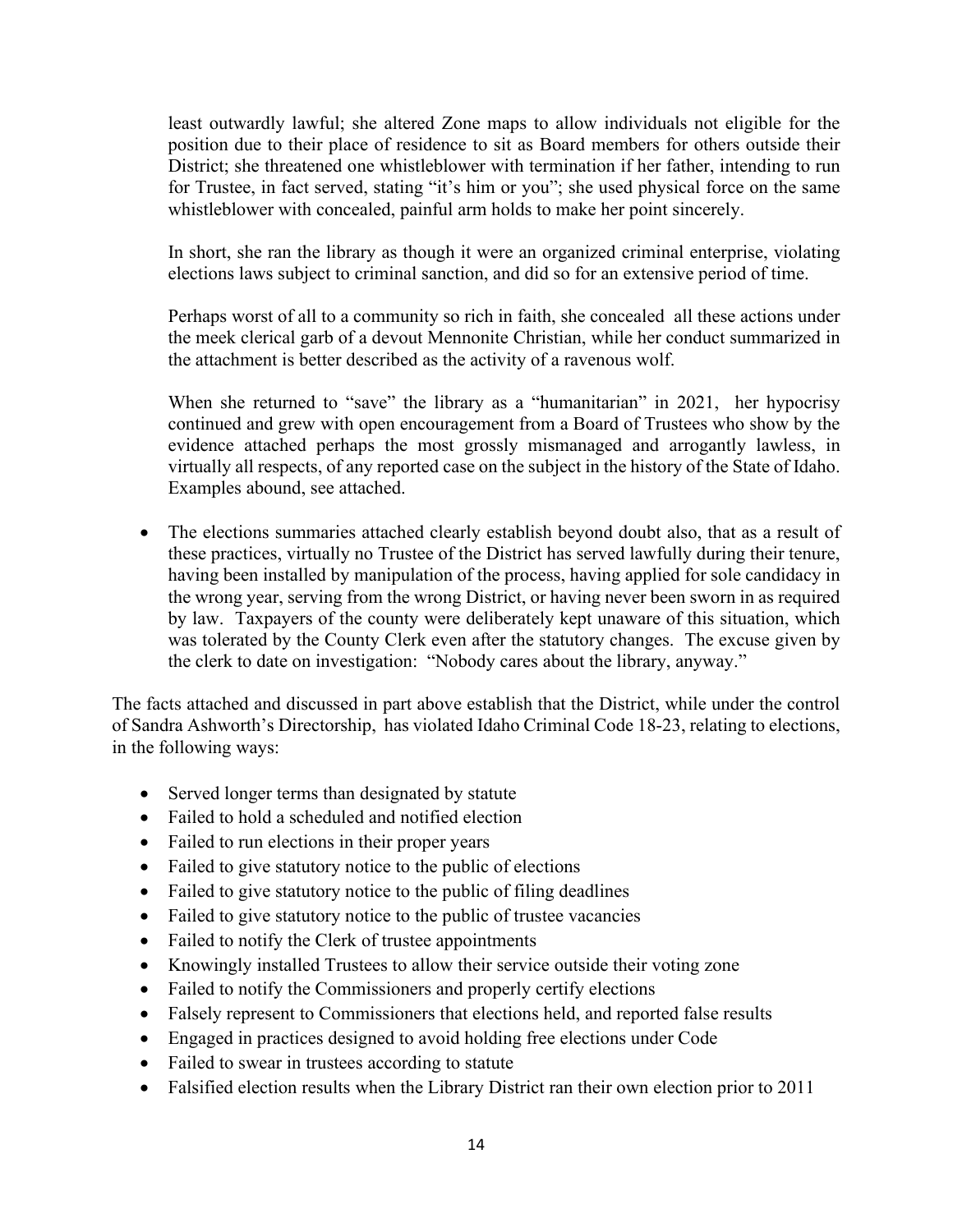- Engaged in intimidation tactics to deter potential candidates from running for office, including use of physical force and unlawful retaliation against Cari Haarstick for her father's participation as candidate for Trustee office
- Actively encouraged District employees from public participation in elections process or public meetings on own time, punished employees for exercise of rights of free speech outside the workplace on matters of public concern summarized in part above.

By operation of Idaho Criminal Code 18-23 discussed above, each of the listed acts or omissions constitutes a felony punishable by up to 5 years in prison, among other things.

The attachments relating to elections are particularly helpful in understanding the nature, scope and subsequent impacts caused by this pattern of unlawful activity. It directly relates to the retaliation against the Claimants herein, and provides motive and context for the relentless and unexplained hostility of the District, and virtually all its representatives mentioned specifically in the attachments to this Notice.

The short conclusion to be drawn from all the evidence attached is simply this: Sandra Ashworth and other representatives of the District named in this Notice have presided over a deliberate and concealed abuse of public trust involving manipulation and control of millions of dollars of taxpayer money, over a period of decades. As a result, a culture of lawlessness and concealment of all forms of wrongdoing complained of in this Notice and evidenced in part by the extensive evidence summarized in the attachments and discussed here, has flourished and grown.

It is that culture of lawlessness and concealment that has created the dangerous atmosphere itemized in this Notice, including danger to children, and acts in aid of terrorism summarized in the attachments. The retaliation against the four employees giving this notice of claim is a reflex reaction to protect all involved against public disclosure of what has truly developed into an ongoing lawless enterprise, using taxpayer money to fund it's purposes and goals, while concealing the truth from the taxpaying public.

That this is the case is reinforced by the deliberate and systematic disregard of public records and open meetings laws of the State of Idaho, summarized below.

## **II. Deliberate, Wilful and Systematic violation of Open Meetings Laws To Conceal Fraud, Waste and Mismanagement**

There are known and documented open meeting law violations in the triple digits, many are itemized in the attachments to this notice. The Board was nearly recalled when the public finally began to witness the violations for themselves for the first time in 2021, hundreds of voters signed the petition circulated (with no assistance or participation by any of the whistleblowers here, or their counsel), but the recall petitions were pulled when the Board agreed to reopen the Library after an extensive and unexplained " emergency closure" on April 15. During the interim, the District and its agents actively engaged in a campaign of defamation, using social media and other means, designed to suggest the "emergency" was somehow caused by the whistleblowers themselves. Evidence of these actions also abound, as the District is well aware.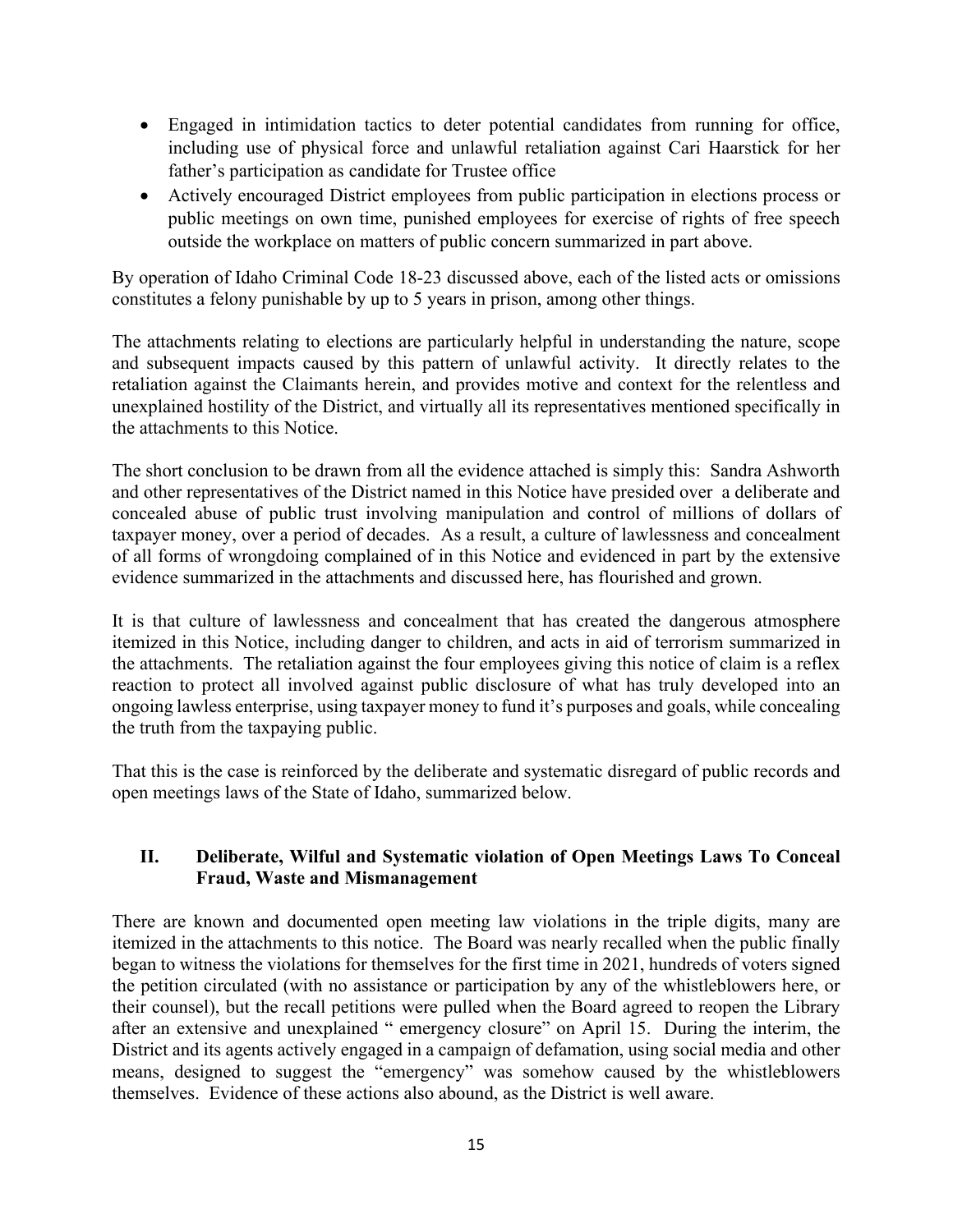Typically, violations of Open Meetings Law may be pursued by the County Prosecutor. In this case, however, that person is a former attorney for one of the named Defendants in this notice, according to his own statements. She has also demonstrated on social media clear lack of concern or understanding of the depth or breadth of the legal violations caused by the District in this factual context, and her knowledge of the truth of the matter can only be sourced by the District itself.

Despite what would seem to be a disqualifying conflict of interest in taking positions on this aspect of District fraud, abuse and mismanagement, she has not recommended special counsel be appointed and even opined any challenge using the facts summarized here on the open meetings issues presented are "time barred". Such casual disregard for the wilful noncompliance with open meetings law evident in the facts summarized herein strikes at the heart of community health, safety and welfare. Even allowing for the nature of a small community and its way of doing things, deliberate indifference to these violations is difficult to explain. However, in context of what has become common practice in matters pertaining to the District and its illegal activities over a period of decades, it seems easy to understand.

Letters have been written by concerned members of the public to the Governor, Lt. Governor, State Representatives and the Attorney General. There has been no response by any of these individuals and no action has been taken to correct the systemic abuse of open meeting laws that continue to the present. It has fallen to selfless public employees, these four Claimants, to bring the entire matter to light using the power of the Federal Court. This is not a preferred venue for a community that values self-determination and independent State's rights over Federal. In effect, such neglect only serves to insure that outside forces which may not have this community's best interests and values at heart will take notice, and perhaps, take action based on such a blatant disregard for the rights of the community to be safe from this home-grown form of autocracy.

It cannot be left up to the whistleblowers to fund the prosecution of each and every continuing violation and also be subjected to further retaliation by this Board because of it. The whistleblowers were retaliated against by the Board and its Director in 2020-2021 for attempts to report approximately 25 provable open meeting violations. Will this community tolerate yet more?

The answer to this question is best given by simple reference to what the people of the State of Idaho have already declared on the subject, whether "we don't do things like that 'round here", or not. Idaho Code provides in part as follows:

**"74-201. Formation of public policy at open meetings.** The people of the state of Idaho in creating the instruments of government that serve them, do not yield their sovereignty to the agencies so created. Therefore, the legislature finds and declares that it is the policy of this state that the formation of public policy is public business and shall not be conducted in secret."

Claimants allege the systematic fraud, abuse and mismanagement for which they have been punished includes the following, without limitation: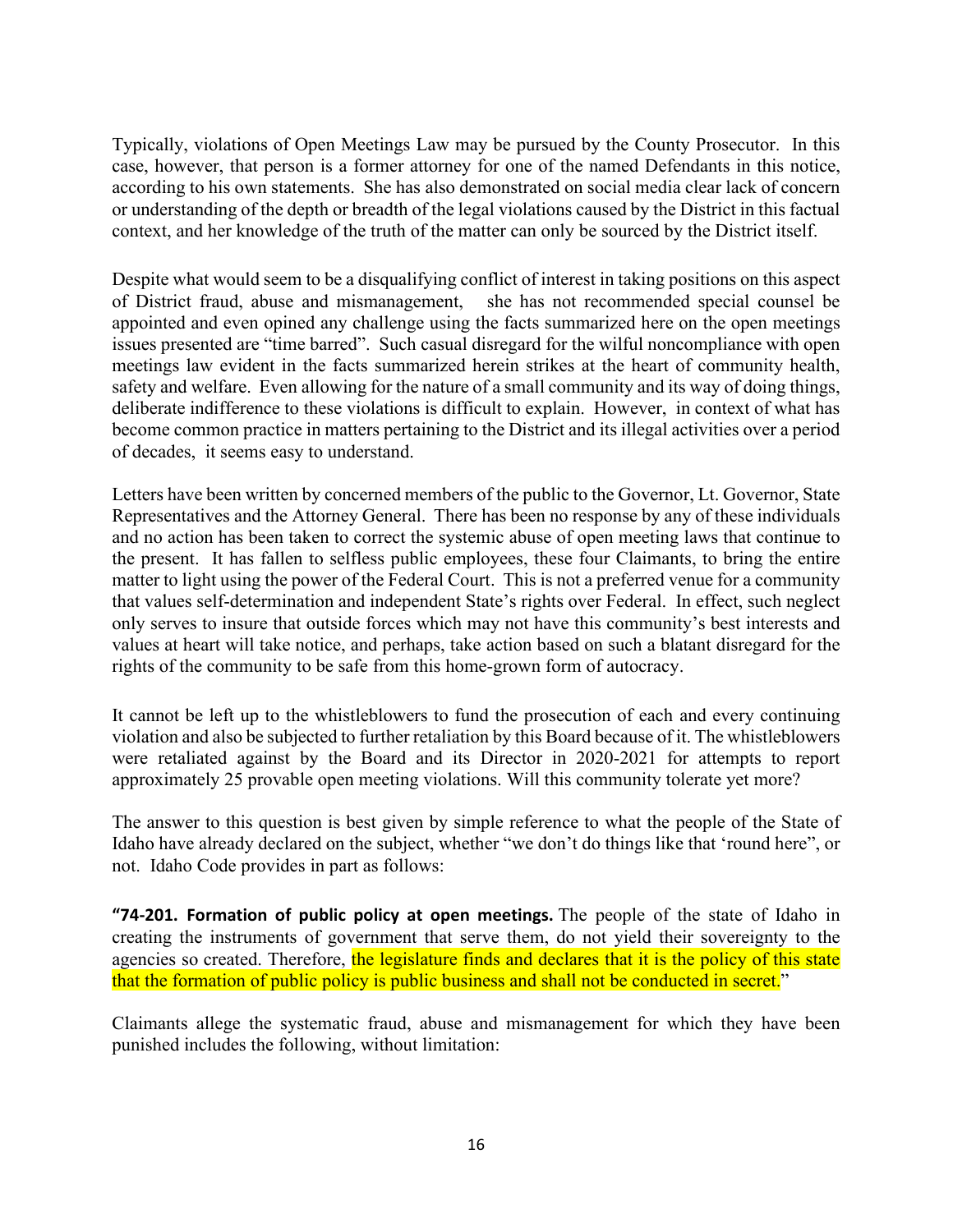## **74-206 Executive Sessions**

- Improper entry into executive sessions (did not state reason)
- Failure to stay on topic stated during executive sessions
- Impromptu executive sessions without notice to the public
- Refusal to notify public of executive session meeting regarding pretermination
- Excusing member Trustees then taking action to avoid his participation in official action

## **74-204 Notice of Meetings and Agenda**

- 74-204 Failed to give notice of public meetings for years  $-20+$  violations
- 74-204 Failure to give timely notice of annual meeting
- Failure to hold a timely annual meeting (4 months late)
- 74-204 Change agenda without voting or notice
- 74-204 Board members purposely excluded at impromptu meetings without notice to the public
- 74-204 Board members discuss Board business outside of public meetings Use of Director as "go between" to avoid notice of meeting, build consensus outside public knowledge
- 74-203 Chairman and Director Ashworth take official action outside meetings, make other Board decisions outside of meetings
- 74-203 Board members conduct votes over the phone without notice to the public
- Refusal to change meeting times to be more accessible to public
- 74-202(4) Failure to conduct committee meetings in public
- Failure to designate action items on the agenda

## **Conduct at Meetings**

- Director votes when there is a tie
- Refusal to allow public comment or input "Judy Mace, December, 2020, to the public prior to executive session in open meeting, polite question from audience: "MUTE HER! MUTE HER NOW!"
- Continued to hold zoom meetings after the Governor issued a directive saying it was no longer allowed
- 74-204 and 74-203(5) Failure to facilitate meetings with a representative
- 74-203 & 74-204 Conducted meetings behind locked doors (Noble v. Kootenai County, 148 Idaho 937, 943, 231 P.3d 1034, 1040 (2010))
- Failure to make meetings audible (Noble v. Kootenai County, 148 Idaho 937, 943, 231 P.3d 1034, 1040 (2010))
- Failure to appoint a treasurer or a clerk of the Board
- Allowed Director to run meetings instead of Chair
- Unethical patron reinstatement practices
- Failure to discuss elections, vacancies at meetings
- Failure to timely swear in officers
- Developing election fraud schemes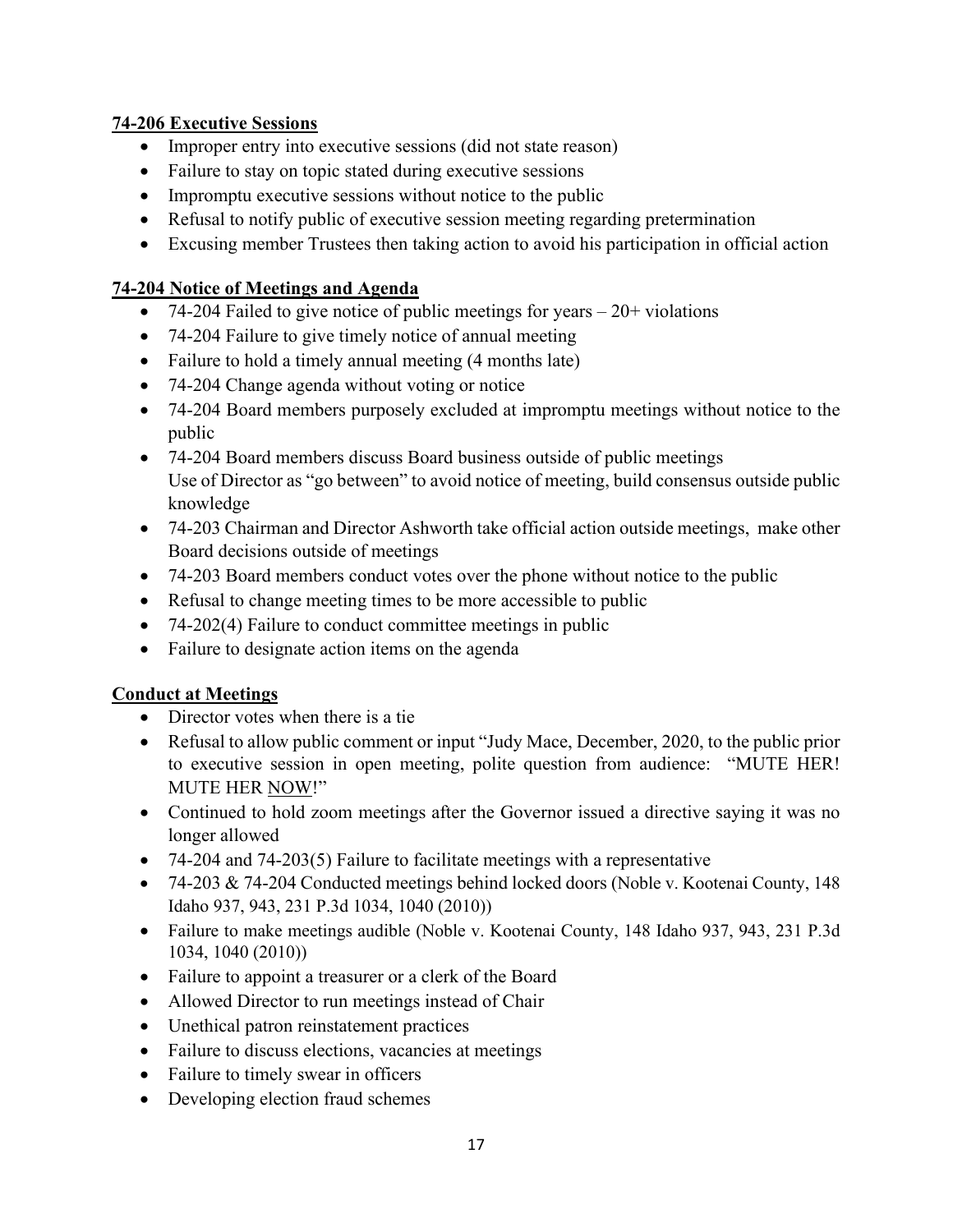- Failure to adjourn meetings
- No roll call votes
- Board actions without Board votes
- Intimidation against attending meetings by Director, Board and law enforcement
- Smoking during meetings, eating during meetings regarding serious matters
- Chair shouting at public, ICFL consultant and general hostility toward anyone who attends meetings
- Board lawyer threatens to sue members of the public for speaking up after the meeting
- No discussions after motions
- Inaudible votes by Board members, votes changed by Chair

## **Public Records**

- 74-205 Altered minutes after submission by secretaries, material alterations giving false report of contents of meeting
- 74-205 Missing minutes
- Refusal to accept minutes with no stated reason
- 74-205 Majority of the minutes for the past two years are unsigned
- Refusal to release public records on request
- 74-205 Poor/nonexistent record keeping on fiscal matters in particular: "petty" cash unsecured in the hundreds, routinely; expenditure actions not explained; failure to entertain bids for public work; failure to comply with wage and hour laws, FMLA interference, manipulation of benefits by deliberate failure to keep benefit records, failure to advise PERSI of change in employee/retiree status, other violations
- Published executive session minutes to website shows Board members spoke about business outside of meeting

## **Trustee Duties**

- No accessibility to public fraudulent email addresses demanded during website construction by whistleblowers
- Chair doesn't have active library card
- Board members do not/rarely seen at library or use library or its services
- Board does not know employees or even what they look like
- Failure to evaluate directors (see chronology, ANDERSON)
- No policies or training regarding sexual predators and mandatory reporting, "enforcer" role of BLOCKHAN, concealment of conviction record of known patron sex offenders, favorable treatment of convicted sex offender in public meeting, use of convicted sexual predator as source for proposed "patron complain" to terminate whistleblower
- No working understanding of library laws, policies, ethics, trustee duties, conduct of meetings and refusal to learn, refusal to budget training. ("I'm too busy with my bees")
- Denial of due process no post-hearing despite demand
- Created unlawful policies librarians can be fired for any reason, threat of termination under knowingly false pretense of employment at will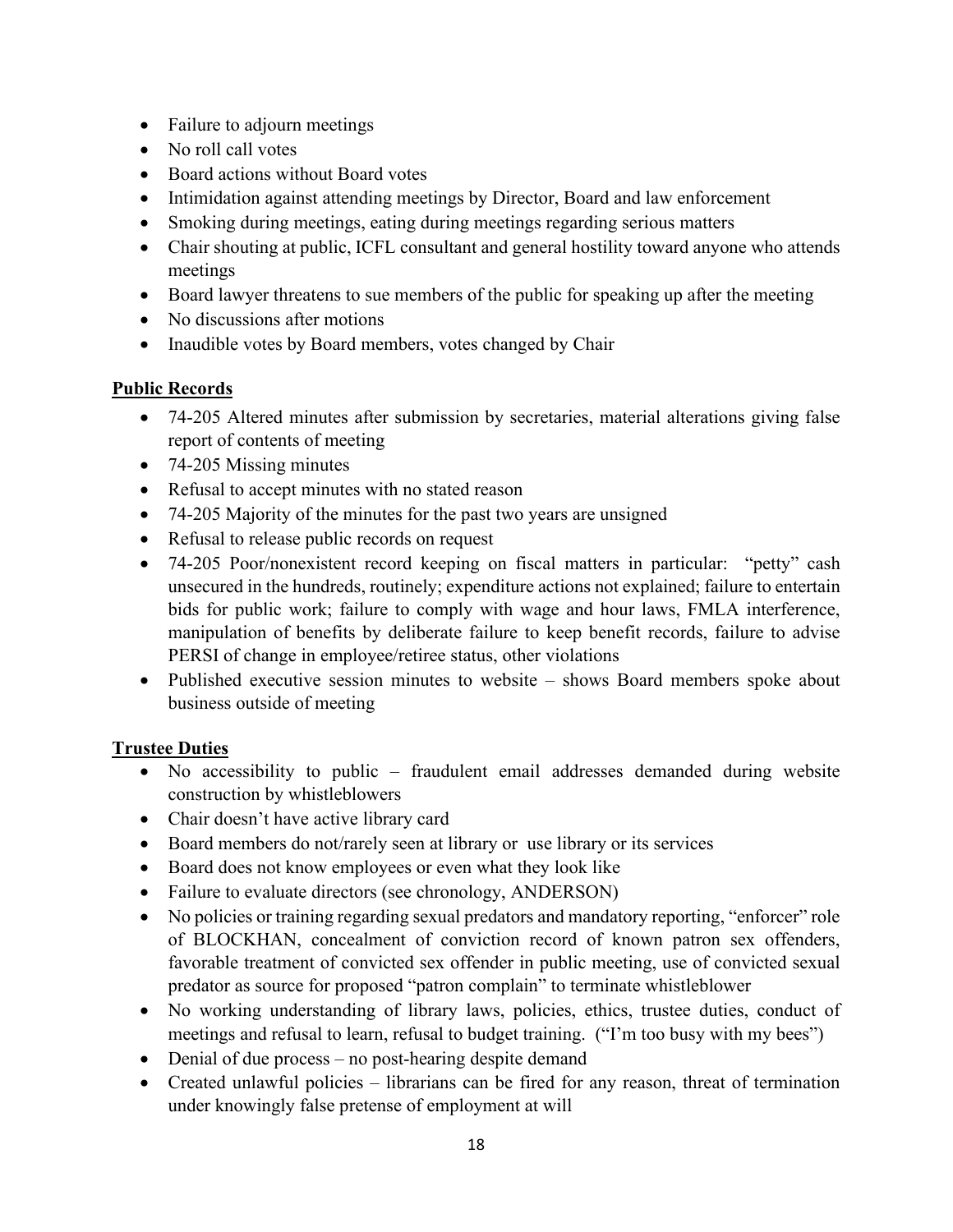- Failed to notify public of vacancies
- First known interviews for appointment of Trustee was with Colson in 2021
- Board members involved in personnel matters, BLOCKHAN removed from chair for misconduct, remains on Board despite intimidation role in April 2021 retaliation (see chronology)
- BLANFORD accosts, threatens Dana and calls her a liar for report of mismanagement February 2, 2021 (see chronology, implicit threat of criminal arrest for "boisterous" behavior on raising complaint. Four witnesses present identify LANFORD as aggressor
- Failed to follow own policy manual

## **Finances**

- Misclassification of employees to avoid paying taxes and overtime, ongoing plan to defraud State and Feds (see chronology)
- Failure to take contract bids, see chronology
- Self dealing: see chronology, GROW, et al
- Director spending over the discretionary limit without authorization from the Board (and they know about it)
- Failure to approve monthly expenses, ignore repeated professional advice from ICRMP and others to do so
- No transparency in expenditures, concealment of amount paid in attorney fees to pursue whistleblowers, conceal amount of camera cost, entrust camera operations to GROW knowing facts in chronology bearing on misuse of data of whistleblowers by GROW
- Refusal to tell public amount spent on multiple attorneys
- Refusal to address financial audit concerns of CPA including cash handling and accountability protocols
- Failure to hire financial officer as directed by CPA and Auditor

## **Retaliation**

- Retaliation against employees who speak up regarding misconduct by the Board or its Director: multiple examples over more than decade
- Discrimination in hiring practices
- Admitted retaliation against whistleblowers from Bohachek
- Threatened a lawsuit twice against whistleblowers knowing or having reason to know without basis, BOHACHEK – website and article in paper
- Pre-existing and ongoing scheme to operate in violation of civil and criminal law summarized above and in attachments, physical assault, threatened assault, falsification of records, unlawful destruction of records, etc. summarized herein.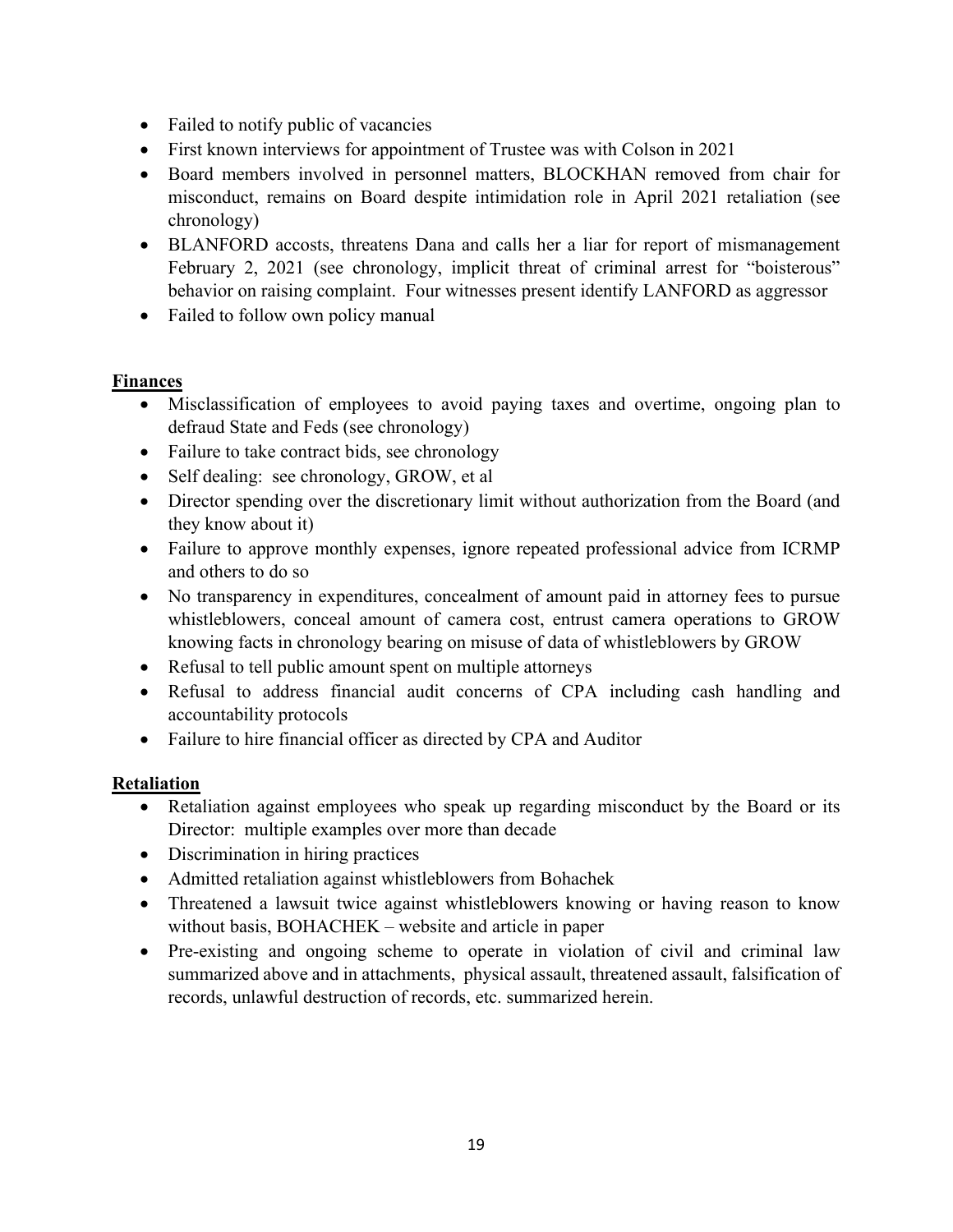#### **III. Itemized Retaliation Chronology and Attached Correspondence Records**

For the purposes of this notice, Claimants have summarized in part the master chronology prepared by counsel for use in this Notice. It is attached to this document and contains factually accurate summaries of a series of events discussed above. It also itemizes, with specific dates, times and events, a pattern of retaliation specific to the whistleblowers beginning on or about February 2, 2021, with a letter from Claimant Dana Boiler to the Board, including a section captioned "Crisis in Management". It is deliberately worded and intended to constructively address a series of outrageous acts and omissions by then-director Anderson, and other District employees, without making any claim of personal damage and seeking constructive resolution of all the issues broadly outlined as part of the then-management crisis.

From this date forward, the events demonstrating the vicious and personal attacks on each whistleblower are detailed, and demonstrate conclusively this is no simple personnel matter. Rather, they show a deliberate, purposeful and criminally intentioned plan implemented by the Board and Ashworth in concert, designed to both destroy the credibility of the whistleblowers, and to create a false public impression based on outright fabrication and intimidation not only by District personnel and their legal counsel, but by interested and self-appointed community "leaders" whose complicity in the designed mismanagement of public funds controlled by the District would remain firmly within their control, and the control of their trusted friends and allies.

Happily, the attached factual summary and correspondence records demonstrate this wicked and unlawful plan failed utterly. The reasons are found in the facts, but in substance the reason for failure evidenced by the attached are attributable to two things: the truthfulness and integrity of the whistleblowers, and the grace of God. Evidence seemingly impossible to obtain and difficult to imagine came unbidden into the knowledge of the whistleblowers during this time, leading to defeat of each attempt at covert retaliation as they absorbed and withstood each attack. People of faith will understand why events summarized herein occurred in this matter, but the law is blind, so the facts will speak for themselves.

The facts in the chronology in substance show this:

- On February 2, 2021, Dana Boiler wrote a letter to the Board applying for the position of Director of the library, given then-Director Anderson's stated intention to retire in the near future. This was done after a series of events summarized in the chronology, going back with Dana to the time of her hire in 2019, which demonstrated that serious and ongoing threats to public safety, particularly women and children, was presented, tolerated, aided and even actively encouraged at the library.
- Anderson was fully aware of these threats and acknowledged them, beginning with his instruction to Dana to summarize the activities of one Corbin Waltering, who was a frequent visitor to the library and had stalked female employees there, including employee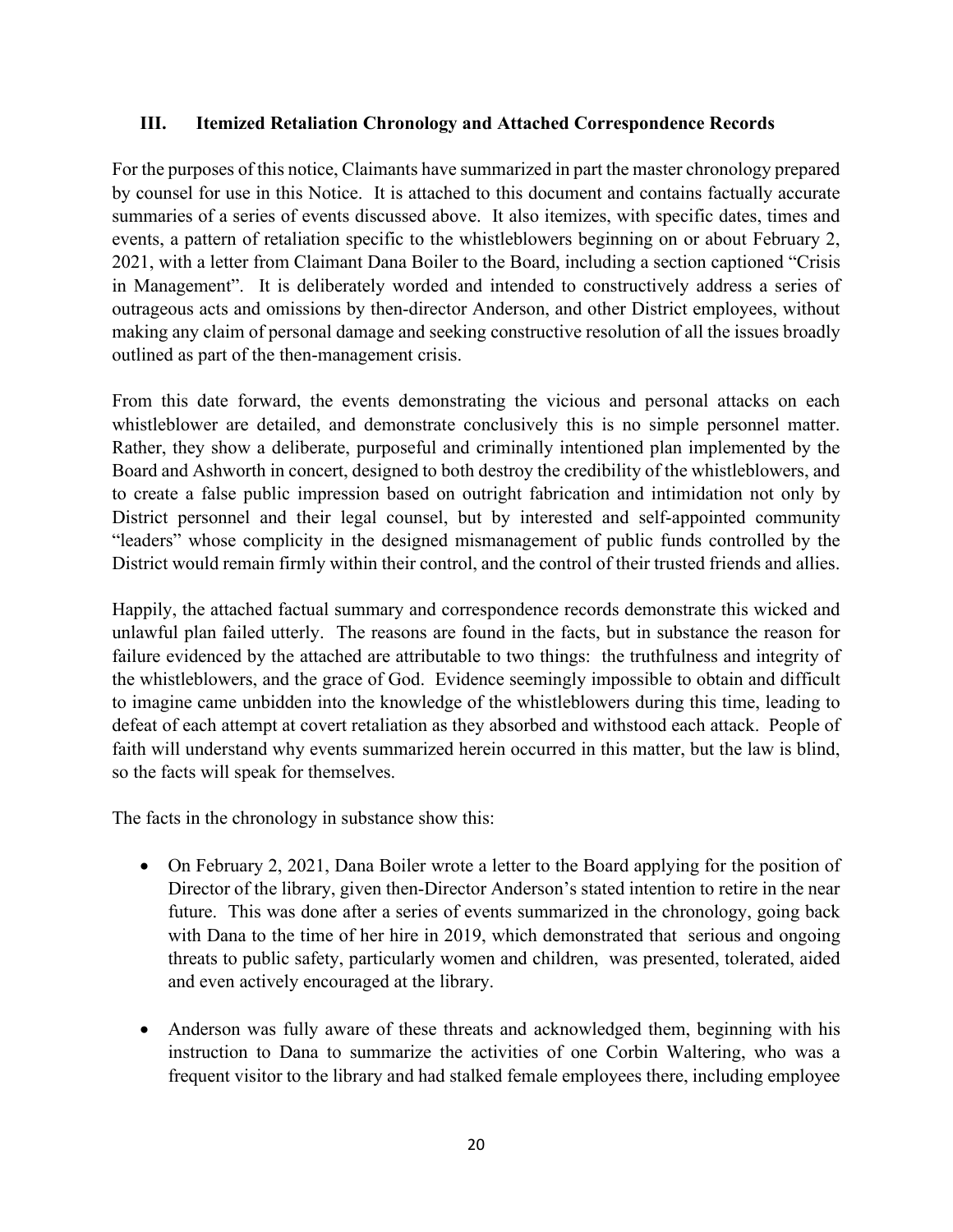Amy Maggi. The attached also demonstrates evidence from his stepmother, who has advised Waltering had sexually molested a child in her presence.

Anderson was advised of this fact and promised to contact her to insure the safety of library patrons and their families, given Waltering's active militia recruitment activities using library resources and personnel. It was learned during the investigation conducted by my office in this matter that in fact, Anderson did not contact the witness and did nothing to warn patrons of Walterings' activities.

Instead, he actively concealed these known facts from the public.

At about the same time, the attachments show the concerns over personal safety of library staff over Waltering's stalking behavior that was expressed to both Anderson and to the Bonners Ferry Police Department. The responses are recorded, they are telling. In substance, Anderson promised to send a letter expressing safety concerns to the police and directed Dana to prepare it. She did and it is attached. He represented it was given to the police. In fact, it was not. As a result, Waltering's activities continued unchecked for an extended period of time, until his return to the East Coast, where he participated in armed rallies in the southeastern U.S. and touted his relationship with Anderson, taunting the whistleblowers on social media with his claim Anderson had given him permission to utilize the library as his base of operations.

He later returned to Bonners Ferry and suggested to others he invited a confrontation with my wife as a result of her actions summarized in part above. Anderson did nothing to discourage or address this clear danger, and in fact ignored it.

Waltering is a former Bonners Ferry man who had moved to Georgia and began to refer to himself as "General Brickwall of the Georgia militia." The attached chronology shows the chain of events leading up to his active recruitment of militia members using library phones, employees, equipment and resources as his "headquarters". He was not shy about his views, and was granted permission by Grow and Anderson to post militia recruitment posters in the library and to use library phones, personnel and office space as his "headquarters".

The obvious and serious, ongoing threat to safety of patrons, their children and the employees of the library is obvious.

• The chronology on the subject of retaliation against the whistleblowers on matters of public and personal safety is far more damning. For example, it establishes that library employee Maggi did in fact send a sexually explicit stripper video starring herself on a pole installed by Interim Director Derrick Grow, scantily clad, to our minor daughter, 13 at the time. It specifies how it occurred, and that the local police agencies misrepresented to the public a determination on the merits, proven conclusively by Idaho State Police public record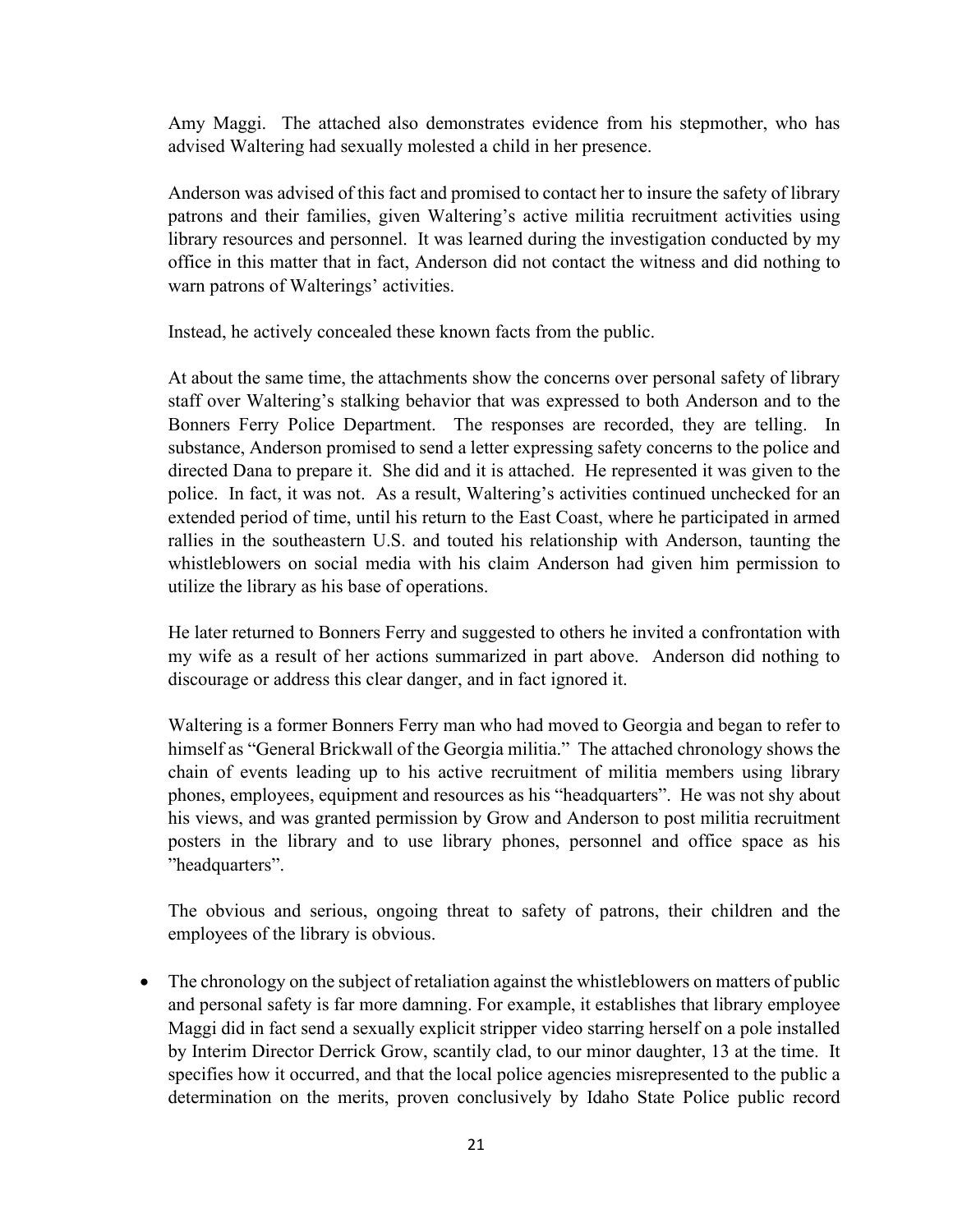responses and interviews to be patently false. A separate chronology which breaks out the law enforcement involvement in the District's attempt to mischaracterize Dana's and my own complaint, as a father, to the actions of this employee. In short, it shows five different versions of the truth were given to try to explain away clearly dangerous behavior involving a minor child, pornographic lyrics and sexually explicit content sent to a child without parental consent, over the internet.

- It outlines how the District's response to this complaint was to commence expenditures amounting to several thousands of dollars in attorney's fees to the District, in a failed attempt to find grounds for termination, but finding none.
- Between March and April, 2021, the chronologies attached also chronicle the pattern of intentional falsification of public records to conceal the District plan to terminate all employees who disagreed with the treatment of Dana's complaint on behalf of our child, and the response of District personnel and counsel to falsify the narrative in a public narrative for the express purpose of retaliation for not keeping the District's dirty little secrets involving child abuse and child endangerment at the library. Several instances of such endangerment, and later Director Ashworth's complicity in concealing conviction records of known sex offenders stalking library teen interns at the library. It documents toleration and even special preferred status conveyed on one convicted child sex offender who frequents the library and who views himself as a "mover and shaker".
- The attachments show one of Ashworth's first acts as "fixer" in April 2021 is discussed, was to spirit away the mug shot book of child sex offenders used to identify dangers to children at the library. Further examples on the topic of child endangerment abound in the attached chronology.
- In following the chronology of 2021 and 2022, a clear pattern emerges, with details included so authenticity can be verified. In substance, what occurred during this period of time was this:

-Sandra Ashworth submitted a false summary of her qualifications to the Board on or about March 17 and was touted to the public as a savior;

-Having no qualification for the position whatever but endearing himself to the Board by giving out free personal computer repair, Grow is appointed Interim Director to fill the Anderson vacancy on or about March 24;

-He immediately begins retaliation against Dana and the other claimants, with Ashworth assuming the statesmanlike role and title of "Librarian Emeritus" and volunteer. In reality, what follows is a clear plan that results in the District concealing from PERSI the fact she is working in the same position she left on full retirement, and retaining full retirement benefits even though it is unlawful to do so. She touts and the Board and its supporters go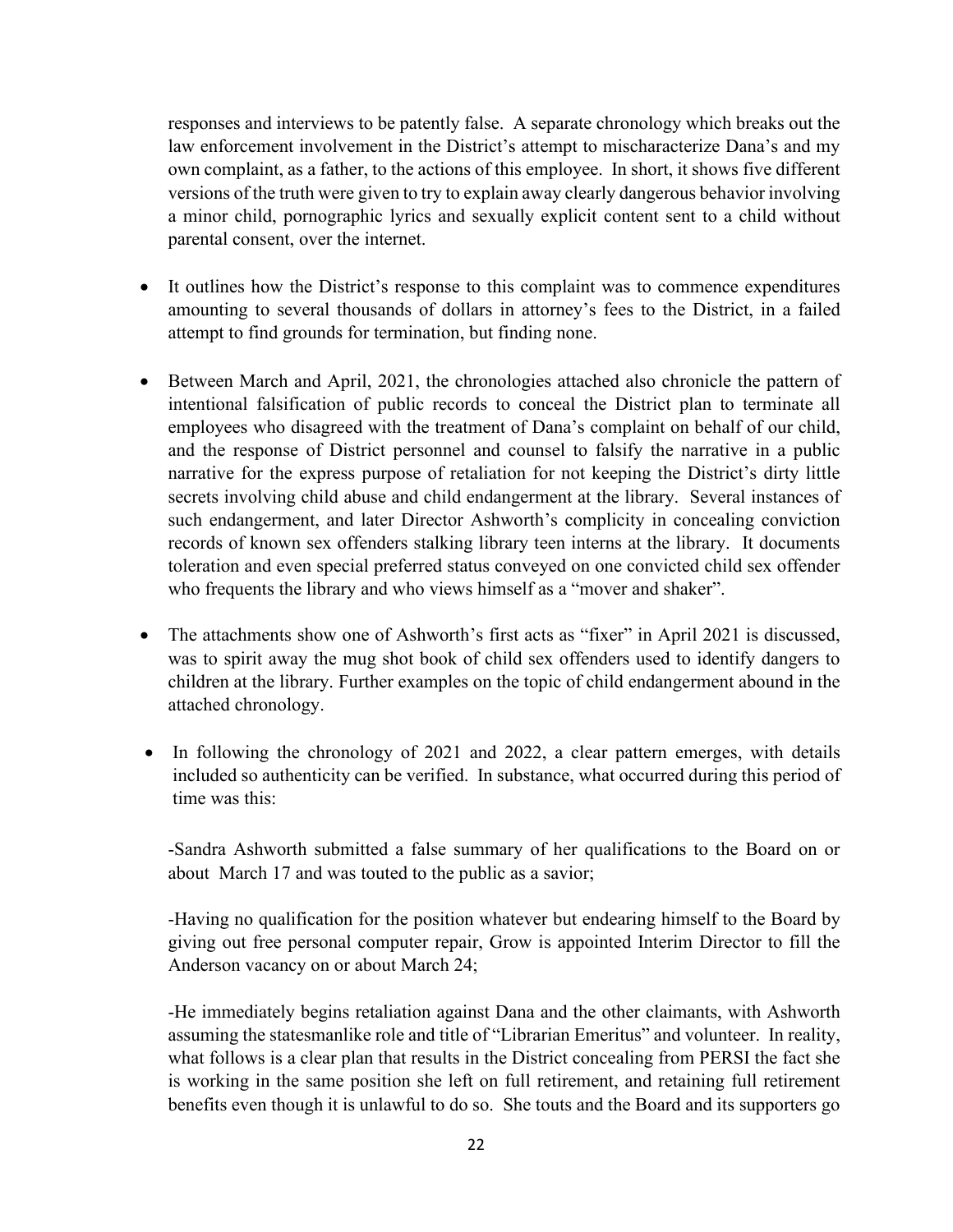along with the plan, since she is hired to get rid of the whistleblowing employees I now represent;

-At legal counsel's urging, Ashworth attempts to fire Dana for protected public comment on matters of public concern, published in a local media outlet. She is accosted and insulted by a Board member, Grow, Ashworth and Maggi, the very woman who sent sexually explicit material to her daughter. Ashworth cynically advises her, behind closed doors, that Maggi is now her 'senior supervisor';

-Ashworth begins removing public records and personal property of the whistleblowers from the library, transporting some items to her home and others disappear. She later claims them as her own when caught in the act of actually taking possession of hundreds of dollars in personal property and electronics belonging to the whistleblowers, who interrupt her by chance on May 10 in the library basement;

-Grow thereafter in June threatens termination and requires each whistleblower to submit to days of interrogation (called 'interviews') with a paid attorney of the Board from out of area, who claims not to be acting "in any legal capacity at all', and whose report, costing thousands, is never provided to the whistleblowers or the public, who request it;

-In May and June library counsel make threats of personal suit against the whistleblowers for failure to surrender intellectual property, a website and its control, when in fact it had been transferred months before. This process alone costs thousands and was pointless. The only apparent motive is ignorance and malice;

-In July Ashworth, having no ground to discipline from months of investigation, advises each whistleblower they will remain on paid administrative leave while she continues to spend library funds with Wilson Law Firm to conduct 'an ongoing investigation' into each whistleblower. After two months, no investigation is done, and whistleblowers are never contacted. Frustrated, Ashworth pens notices of proposed termination for each whistleblower with baseless charges. Investigation summarized in the chronology shows Board member Bohachek admits during the time leading up to the notices that 'their attorneys tried to find reasons to fire you, but couldn't'.

His narrative on the subject, attached, is particularly revealing of just how contemptuous of the public good this Board truly is, and how disingenuous their folksy expressions of outrage truly are.

• To this day, two of the whistleblowers remain employed full time on administrative leave, although their time is about to run out. At every turn, as the correspondence record attached clearly shows, the District's representatives have violated law in an attempt to force the whistleblowers into financial inability to proceed, and at each turn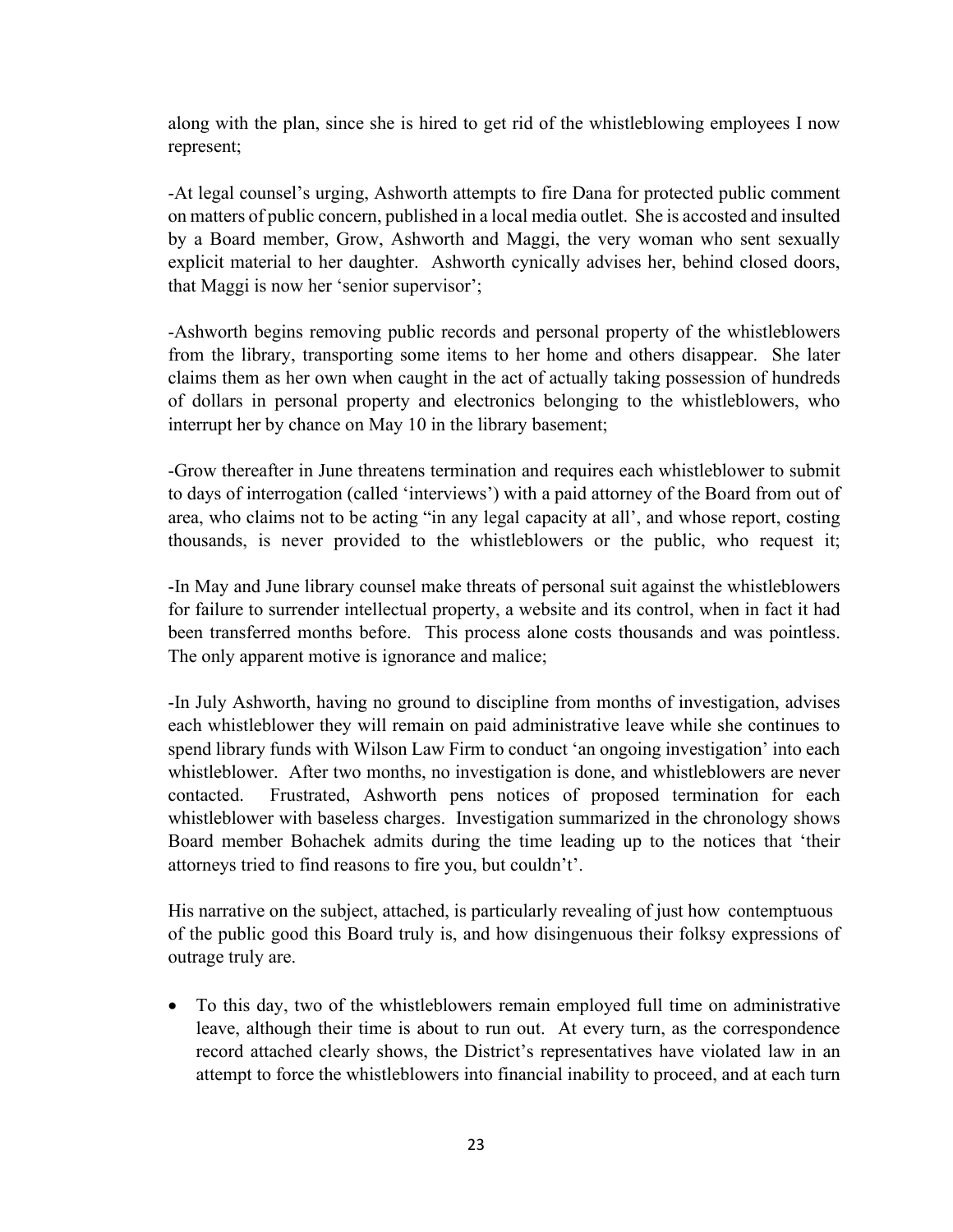they have been thwarted. Until February 28, 2022, all of them remained so employed, but the new Director has never spoken to any of them.

• She has, however, made it clear she is willing to assist in the furtherance of this unlawful and ongoing breach of public trust, and has been caught defaming the whistleblowers with a false narrative of these events designed to create a false public impression of what has truly occurred, to this very day. This is apparently a job requirement under the present regime.

## **Conclusion and Proposal**

The sad truth is that this public agency has been used by a small cadre of men and women to further unlawful means, and to avoid public accountability for massive breaches of public trust to the voters and taxpayers of this county, for many years. The specificity chosen to be included here is so that these citizens may finally know the truth, and be given a clear choice on how and where accountability for these unlawful actions will be imposed.

It is the choice of the Board and its insurer on which is in the public interest, and which is in the personal interests of a select few who have caused, allowed or concealed this gross abuse of public trust to exist, flourish and continue. Whether that choice is public and involuntary, or private and voluntary, is entirely up to the District, its legal representatives, and its insurer. The choice begins with this proposal:

- Immediate resignation of the entire Board of Trustees of the Boundary County Free Library District, together with a covenant none will ever seek elective office in this county at any time in the future;
- Immediate termination for cause of District employees Maggi and Grow, together with a covenant from Maggi, Grow, Anderson and Ashworth that they will never seek public employment within this county at any time in the future.

These actions will be viewed as a demonstration of good faith on the part of the District to implement the proposed Federal mediation, which was proposed to your legal counsel in writing six months ago, copy attached. No promises, releases or other consideration is offered or sought in exchange for this action. However, actions speak louder than words, and this matter will not bear the routine delay foreseen by the game of law as typically practiced in defense of such matters.

We are not going away. For the sake of this community, as well as the brave four I am privileged to represent, I urge you to abandon the tactics of falsehood, threat and bluster, and act in the interest of the public you claim so fervently to faithfully serve.